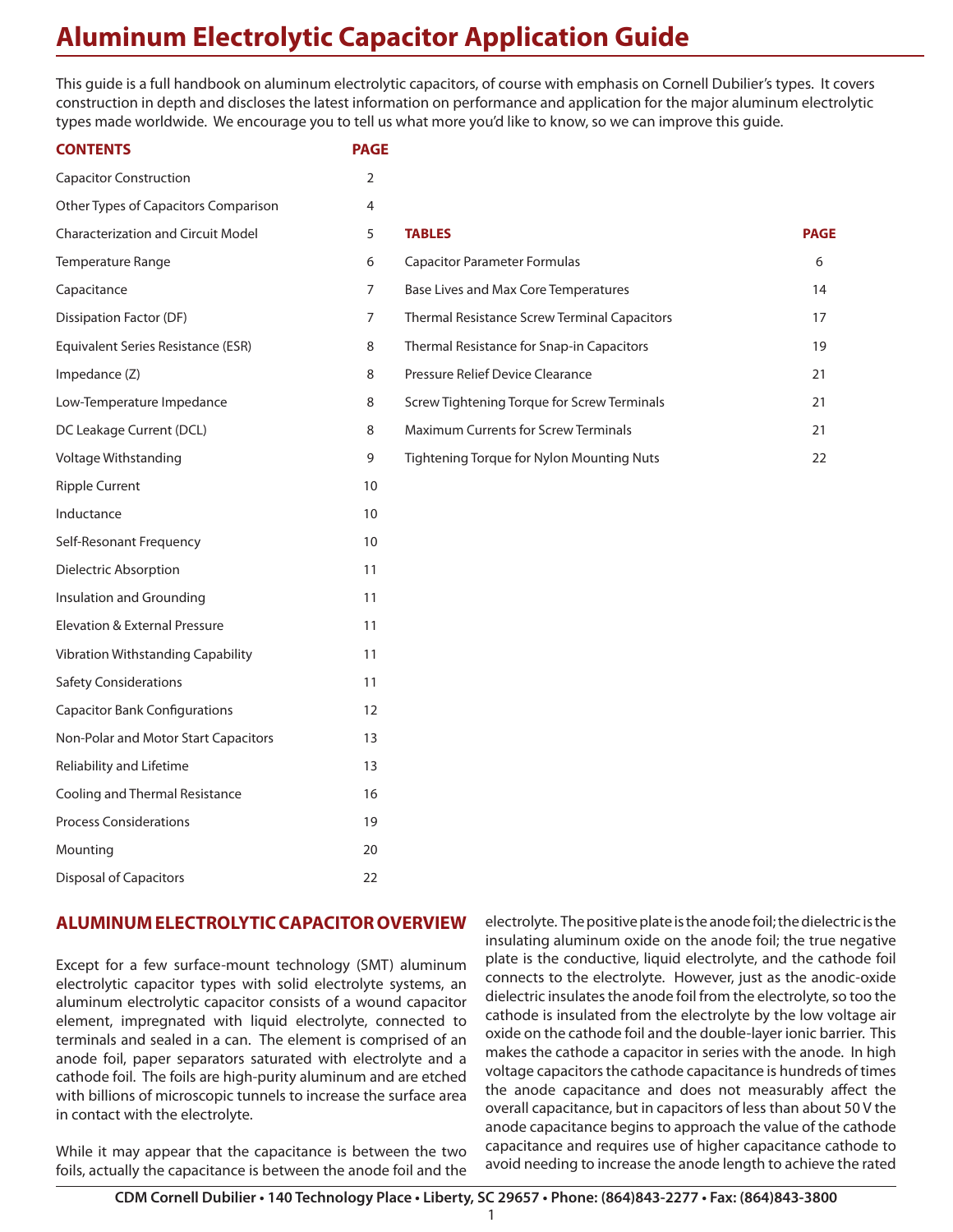capacitance. Aluminum electrolytic capacitor construction delivers colossal capacitance because etching the foils can increase surface area more than 100 times and the aluminumoxide dielectric is less than a micrometer thick. Thus the resulting capacitor has very large plate area and the plates are intensely close together.

These capacitors routinely offer capacitance values from 0.1 µF to 3 F and voltage ratings from 5 V to 550 V. Up to 700 V are commercially available. They are polar devices, having distinct positive and negative terminals, and are offered in an enormous variety of styles which include molded and can-style SMT devices, axial- and radial-leaded can styles, snap-in terminals styles and large-can, screw-terminal styles. Representative capacitance-voltage combinations include:

330 µF at 100 V and 6,800 µF at 10 V for SMT devices,

100 µF at 450 V, 6,800 µF at 50 V and 10,000 µF at 10 V

for miniature-can styles,

1200 µF at 450 V and 39,000 µF at 50 V for snap-in can styles and

9000 µF at 450 V and 390,000 µF at 50 V for large-can, screw-terminal styles.

If two, same-value, aluminum electrolytic capacitors are connected in series with the positive terminals or the negative terminals connected together, the resulting single capacitor is a non-polar capacitor with half the capacitance. The two capacitors rectify the applied voltage and act as if they had been bypassed by diodes. When voltage is applied, the correctpolarity capacitor gets the full voltage. In non-polar aluminum electrolytic capacitors and motor-start aluminum electrolyte capacitors a second anode foil substitutes for the cathode foil to achieve a non-polar capacitor in a single case.



# **CAPACITOR CONSTRUCTION**



**Snap-in Type**





**CDM Cornell Dubilier • 140 Technology Place • Liberty, SC 29657 • Phone: (864)843-2277 • Fax: (864)843-3800**  Thermal Pak Construction Rilled Construction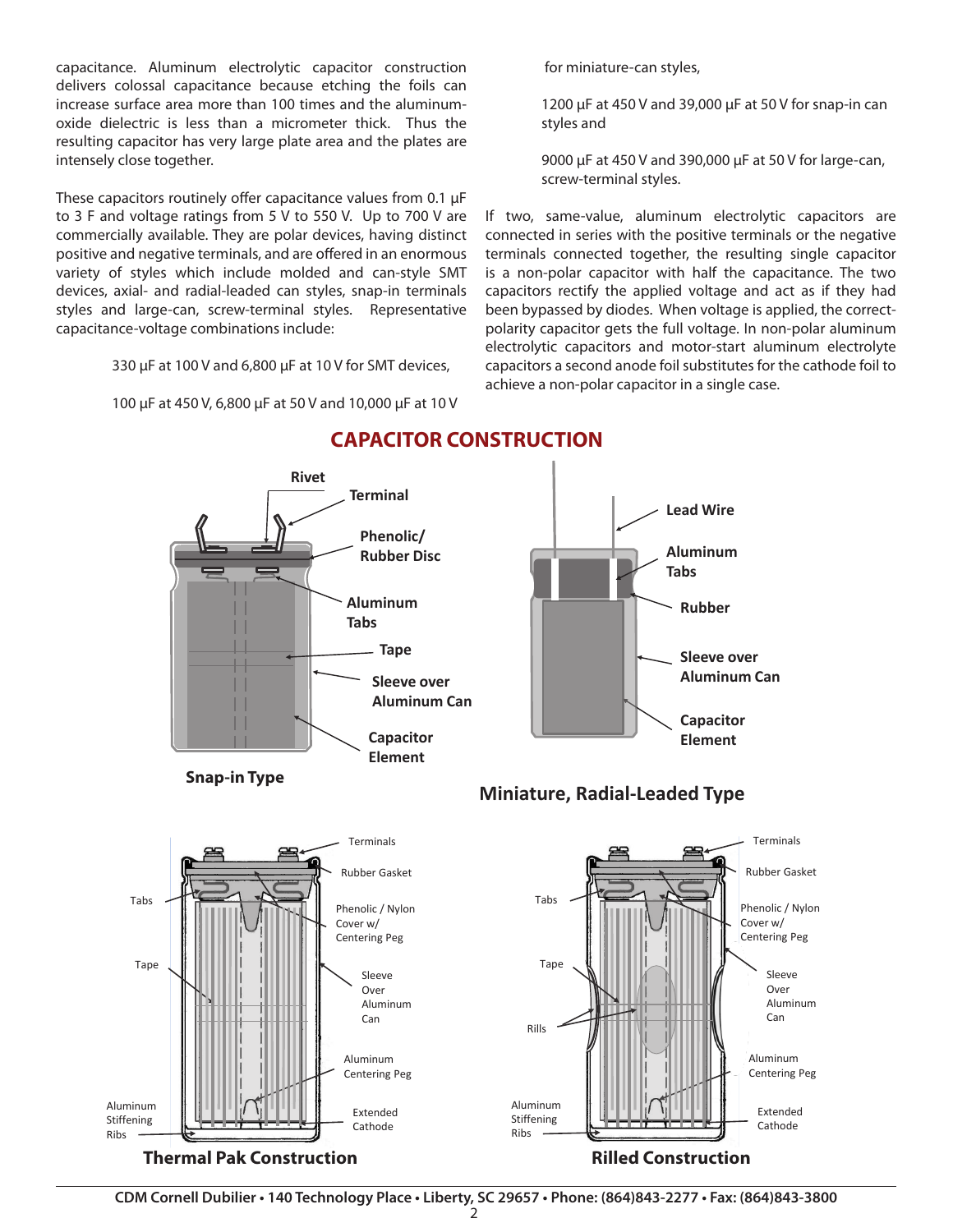These figures show typical constructions of the non-surfacemount aluminum electrolytic capacitors. All Cornell Dubilier capacitors use compression-fit construction so there is no thermoplastic potting compound to interfere with safetyvent operation. Thermal Pak™ and Rilled are Cornell Dubilier's exceptional constructions for screw terminal capacitors. Compared to conventional, potted construction, Thermal Pak operates cooler, provides longer life, withstands higher shock and vibration, delivers more reliable safety vent operation and is lighter weight. Rilled offers superior shock and vibration withstanding, typically withstanding more than 15 g acceleration forces.

#### **ETCHING**

The anode and cathode foils are made of high purity, thin aluminum foil, 0.02 to 0.1 mm thick. To increase the plate area and the capacitance, the surface area in contact with the electrolyte is increased by etching the foils to dissolve aluminum and create a dense network of billions of microscopic tunnels penetrating through the foil. For maximum increase in surface area in higher voltage capacitors the anode foil is 99.99% high purity, high cubicity aluminum that allows the billions of microscopic etch tunnels to be parallel and mostly perpendicular to the foil surface.

Etching involves pulling the aluminum foil on rollers through a chloride solution while applying an AC, DC or AC-and-DC voltage between the etch solution and the aluminum foil. Surface area can increase as much as 200 times for foil in low-voltage capacitors and up to 60 times for high-voltage capacitors.

#### **FORMING**

The anode foil carries the capacitor's dielectric. The dielectric is a thin layer of aluminum oxide,  $\mathsf{Al}_2\mathsf{O}_{\mathsf{3}'}$  which is chemically grown on the anode foil during a process called "formation." Formation is accomplished by pulling the anode foil on rollers through an electrolyte bath and continuously applying a DC voltage between the bath and the foil. The voltage is 135% to 200% of the final capacitor's rated voltage. The thickness of the aluminum oxide is about 1.4 to 1.5 nm for each volt of the formation voltage, e.g., the anode foil in a 450 V capacitor may get a formation voltage in excess of 600 V and have an oxide thickness of about 900 nm. That's about a hundredth of the thickness of a human hair.

Formation reduces the effective foil surface area because the microscopic tunnels are partially occluded by the oxide. The tunnel etch pattern is adjusted by choice of foil and etching process so that low-voltage anodes have dense tunnel patterns compatible with thin oxide and high-voltage anodes have coarse tunnel patterns compatible with thick oxide. The cathode foil is not formed and it retains its high surface area and dense etch pattern.

### **SLITTING**

Foil is etched and formed in jumbo rolls of 40 to 50 cm wide and then slit into various widths according to the lengths of the final capacitors.

#### **WINDING**

The capacitor element is wound on a winding machine with spindles for one-to-four separator papers, the anode foil, another set of one-to-four separator papers and the cathode foil. These are wound into a cylinder and wrapped with a strip of pressure-sensitive tape to prevent unwinding. The separators prevent the foils from touching and shorting, and the separators later hold the reservoir of electrolyte.

Before or during winding aluminum tabs are attached to the foils for later connection to the capacitor terminals. The best method is by cold-welding of the tabs to the foils with tab locations microprocessor controlled during winding so that the capacitor element's inductance can be less than 2 nH. The older method of attachment is by staking, a process of punching the tab through the foil and folding down the punched metal. Cold welding reduces short-circuit failures and performs better in high-ripple current and discharge applications in which the individual stakes may fail from high current like buttons popping off one at a time from a fat-man's vest.



**Wound Capacitor Element** 

### **CONNECTING TERMINALS**

In SMT capacitors and miniature capacitors with rubber-bungs, extensions of the tabs are the capacitor terminals. But in largecan capacitors like snap-ins and screw-terminal styles, the tabs are riveted or welded on the underside of the capacitor tops to terminal inserts. Welding produces the lowest contact resistance and highest current handling. Both resistive welding and ultrasonic welding are used. The up to 12 tab pairs that may be used in large screw-terminal capacitors often require more mechanical support during assembly so the tabs in such capacitors may be both riveted to post extensions on the terminals and then welded. In an axial-leaded capacitor the cathode tab is welded to the can before sealing.

#### **IMPREGNATION**

The capacitor element is impregnated with electrolyte to saturate the paper separators and penetrate the etch tunnels.

3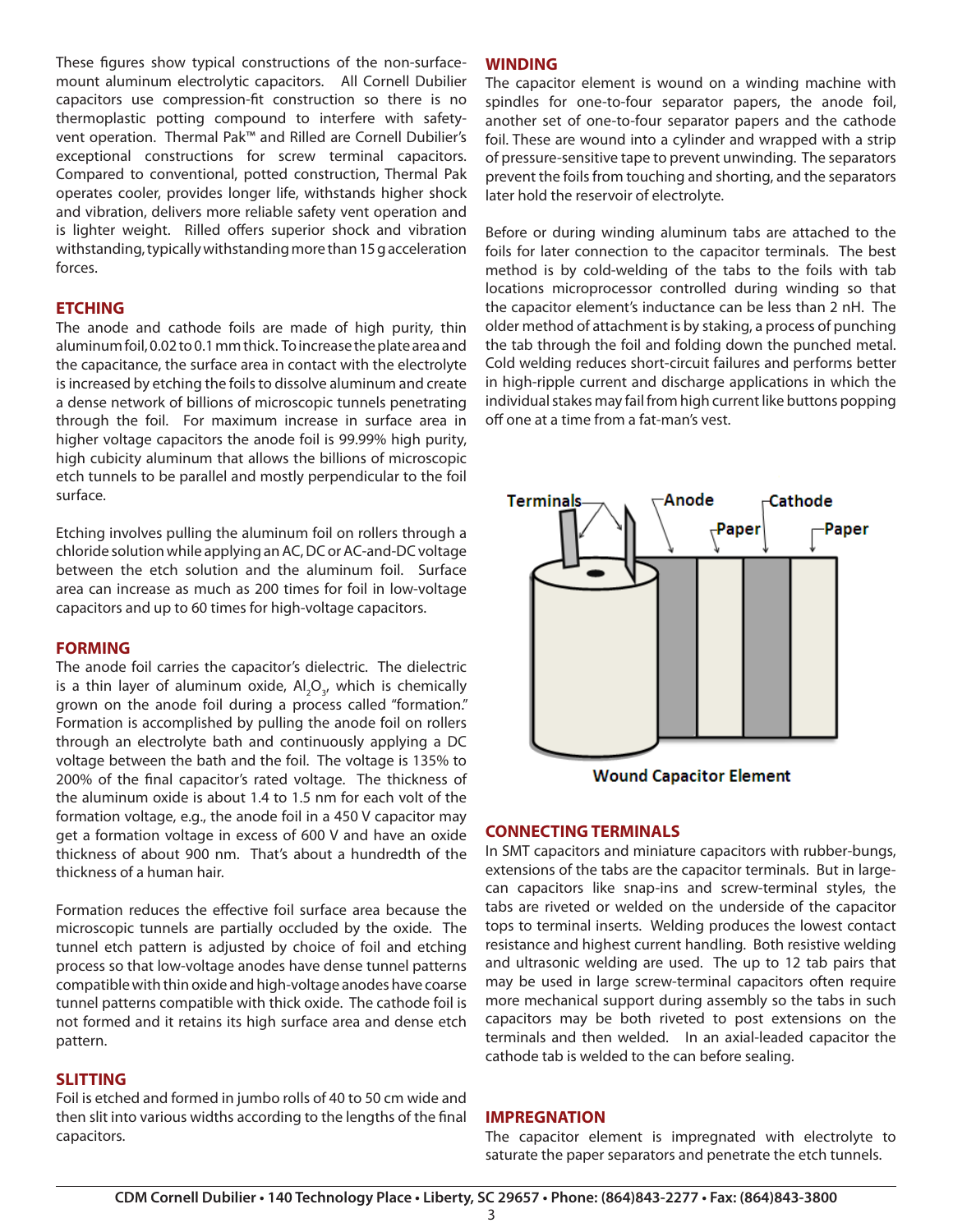The method of impregnation may involve immersion of the elements and application of vacuum-pressure cycles with or without heat or, in the case of small units, just simple absorption. The electrolyte is a complex blend of ingredients with different formulations according to voltage and operating temperature range. The principal ingredients are a solvent and a conductive salt – a solute – to produce electrical conduction. The common solvent is ethylene glycol (EG) and is typically used for capacitors rated –20 ºC or –40 ºC. Dimethylformamide (DMF) and gammabutyrolactone (GBL) are often used for capacitors rated –55 ºC. Common solutes are ammonium borate and other ammonium salts.

Water in the electrolyte plays a big role. It increases conductivity thereby reducing the capacitor's resistance, but it reduces the boiling point so it interferes with high temperature performance, and it reduces shelf life. A few percent of water is necessary because the electrolyte maintains the integrity of the aluminum oxide dielectric. When leakage current flows, water is broken into hydrogen and oxygen by hydrolysis, and the oxygen is bonded to the anode foil to heal leakage sites by growing more oxide. The hydrogen escapes by passing through the capacitor's rubber seal.



# **Capacitor-Element Materials**

#### **SEALING**

The capacitor element is sealed into a can. While most cans are aluminum, phenolic cans are often used for motor-start capacitors. In order to release the hydrogen the seal is not hermetic and it is usually a pressure closure made by rolling the can edge into a rubber gasket, a rubber end-plug or into rubber laminated to a phenolic board. In small capacitors molded phenolic resin or polyphenylene sulfide may replace the rubber. Too tight a seal causes pressure build up, and too loose a seal shortens the life by permitting drying out, loss of electrolyte.

### **AGING**

Here the capacitor assembly comes full circle. The last manufacturing step is "aging" during which a DC voltage greater than the rated voltage but less than the formation voltage is applied to the capacitor. Usually the voltage is applied at the capacitor's rated temperature, but other temperatures and even room temperature may be used. This step reforms the cut edges and any damaged spots on the anode foil and covers any bare aluminum with aluminum oxide dielectric. Aging acts as burnin and reduces or eliminates early life failures (infant mortals). Low, initial DC leakage current is a sign of effective aging.

# **COMPARISON TO OTHER TYPES OF CAPACITORS**

#### **CERAMIC CAPACITORS**

Ceramic capacitors have become the preeminent, generalpurpose capacitor, especially in SMT chip devices where their low cost makes them especially attractive. With the emergence of thinner-dielectric, multilayer units with rated voltages of less than 10 V capacitance values in the hundreds of microfarads have become available. This intrudes on the traditional, highcapacitance province of aluminum electrolytic capacitors.

Ceramic capacitors are available in three classes according to dielectric constant and temperature performance. Class 1 (NPO, COG) is suitable for low capacitance, tight tolerance applications in the range of 1 pF to a few mF. Class 2 (X7R, X5R, Y5V) has 20 to 70 times as much capacitance per case size, but capacitance typically varies about  $\pm$  10% over its -55 to 125 °C temperature range. The maximum change is  $+15$  % to  $-25$ %. Class 3 (Z5U) with about 5 times the capacitance of Class 3 has wild swings of capacitance with voltage and temperature. The temperature range is  $-25$  °C to 85 °C, and capacitance varies about  $+20\%$ –65% over the range. All classes of ceramic capacitors are available in a variety of physical forms, ranging from round disc or rectangular single layer to multilayer types as well as tubular and feed-through types. Ceramic chip capacitors are brittle and sensitive to thermal shock, so precautions need to be taken to avoid cracking during mounting, especially for high-capacitance large sizes.

The typical temperature range for aluminum electrolytic capacitors is –40 ºC to 85 ºC or 105 ºC. Capacitance varies about +5% –40% over the range with the capacitance loss all at cold temperatures. Capacitors rated –55 ºC generally only have –10% to –20% capacitance loss at –40 ºC. Cold temperature performance for rated voltages of 300 V and higher is often worse, and temperature performance varies by manufacturer. Thus Class 1 and 2 ceramic capacitors perform better than aluminum electrolytic capacitors at cold temperatures, and Class 3 ceramic capacitors perform worse at all temperatures.

Aluminum electrolytic capacitors readily deliver much more capacitance. Aluminum electrolytic capacitors give more capacitance and energy storage per unit volume than ceramic capacitors for all types except for low-voltage, Class 3 ceramic SMT chip capacitors. While tolerances of  $\pm 5\%$  and  $\pm 10\%$  are routine for ceramic capacitors,  $\pm 20\%$  and  $-10\%$  +50% are the norms for aluminum electrolytic. This makes aluminum electrolytics the choice for high-capacitance applications like rectification filters and power hold up where more capacitance is a bonus.

Ceramic capacitors are not polarized and therefore can be used in AC applications. The low DF and high capacitance stability of Class 1 and 2 are especially suited to AC and RF applications. By comparison, aluminum electrolytic capacitors are polarized and cannot withstand voltage reversal in excess of 1.5 V. While nonpolar aluminum electrolytics are available for momentary-duty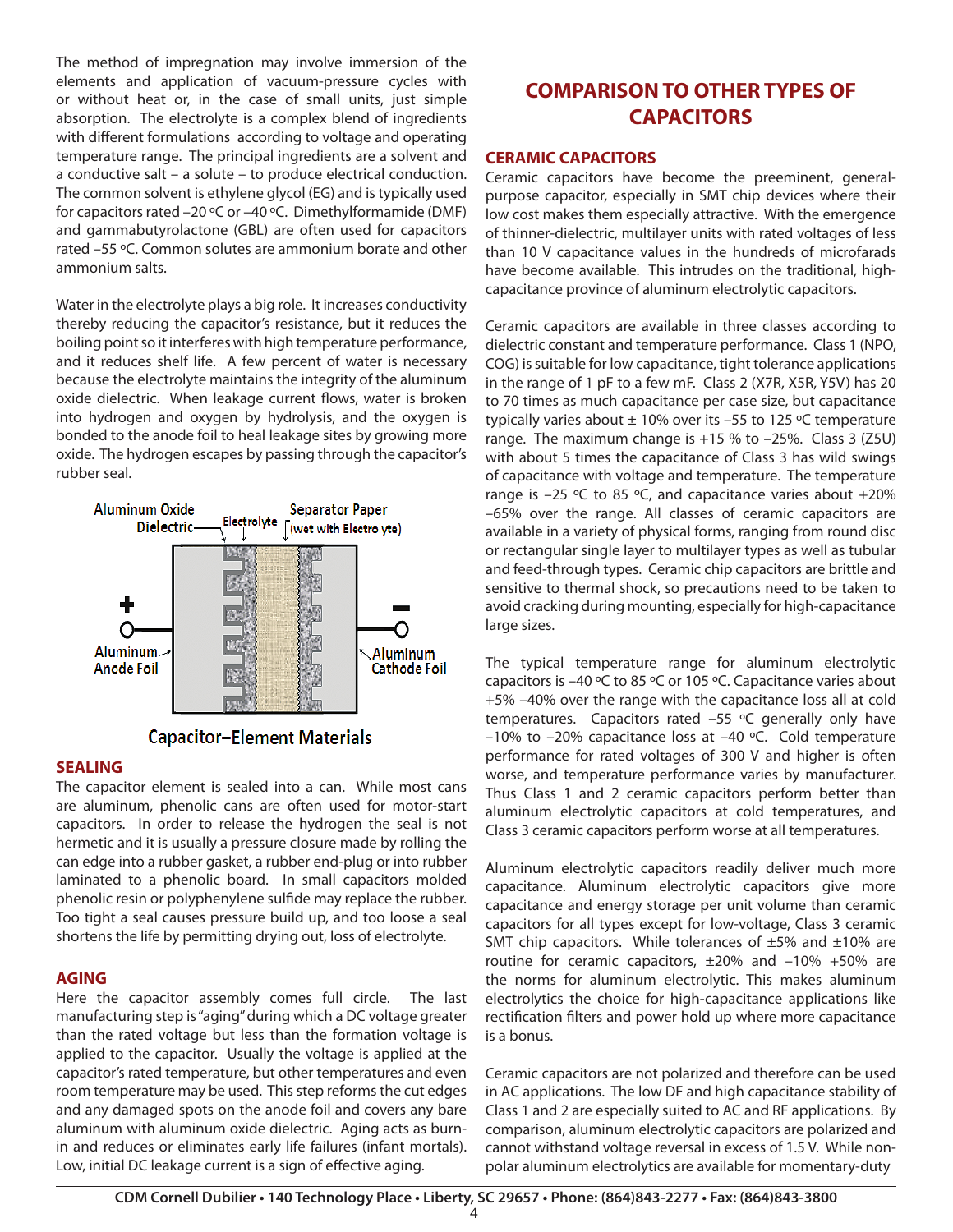AC applications like motor starting and voltage-reversing applications, the high DF of aluminum electrolytic capacitors – from 2% to 150% – causes excess heating and short life in most AC applications.

Ceramic capacitors are generally no more reliable than aluminum electrolytic capacitors because aluminum electrolytics self heal. Since high-capacitance ceramic capacitors may develop micro-cracks, aluminum electrolytic capacitors are preferred for high capacitance values. However, small sizes of aluminum electrolytic capacitors may have limited life due to dry out, and so consider reliability in your choice for applications operating at high temperatures, over 65 ºC.

#### **FILM CAPACITORS**

Film capacitors offer tight capacitance tolerances, very low leakage currents and small capacitance change with temperature. They are especially suited to AC applications through their combination of high capacitance and low DF that permits high AC currents. However, they have relatively large sizes and weights.

The popular polymers used for plastic-film dielectric capacitors are polyester and polypropylene. The popular polymer for SMT devices is polyphenylene sulfide (PPS). While film/foil construction is often used for small capacitance values – less than 0.01 µF – and for high-current applications, metallized-film is usually preferred because it gives smaller size, lower cost and is self healing. Film capacitors are general-purpose capacitors for through-hole applications and have special uses for tighttolerance, AC voltage, high voltage and snubbing.

Polyester film capacitors operate from –55 ºC to 85 ºC at rated voltage; 85 ºC to 125 ºC with linear voltage derating to 50% rated voltage. The typical capacitance change over the entire range is less than  $-5\%$  +15% with  $\pm 1\%$  from 0 °C to 50 °C. Capacitance values are readily available up to 10 µF with special large sections to 100 µF. Generally available voltages are 50 to 1000 Vdc and 35 to 600 Vac. AC current handling is limited by polyester's high-temperature DF of about 1%.

Polypropylene film capacitors operate from is -55 °C to 85 °C at rated voltage; 85 ºC to 105 ºC with linear voltage derating to 50% rated voltage. The typical capacitance change over the entire range is less than  $+2\%$  –4% with  $\pm 1\%$  from –20 °C to 60 °C. Capacitance values are readily available up to 65 µF with special large sections to 1000 µF. Generally available voltages are 100 to 3000 Vdc and 70 to 500 Vac. AC current handling permits use in motor-run and other continuous duty AC applications.

Compared to aluminum electrolytic capacitors, film capacitors take the lead in high voltage, AC voltage and tight tolerance applications. Aluminum electrolytics excel in capacitance and energy storage. However, there is growing use of power film capacitors as replacements for aluminum electrolytic capacitors as dc-link, bus capacitors in high-voltage inverter power systems. While generally power film capacitors are more than four times the price for capacitance as aluminum electrolytic capacitors, film capacitors are perceived as more reliable because failures are relatively benign and without the incidence of explosion and

ignition that can accompany aluminum electrolytic capacitor failures in large high-voltage banks of 10 or more capacitors. Cornell Dubilier now provides special aluminum electrolytic capacitors with improved self-healing to deliver the needed reliability for these applications.

# **SOLID TANTALUM CAPACITORS**

Like aluminum electrolytic capacitors solid tantalum capacitors are polar devices (1 V maximum reverse voltage), having distinct positive and negative terminals and are offered in a variety of styles. Case styles include both molded and conformal-coated versions of radial, axial and surface mount configurations. Typical capacitance values are from 0.1 µF to 1000 µF in voltage ratings from 2 V to 50 V. Typical maximum capacitance-voltage combinations are approximately 22 µF at 50 V for leaded styles and 22 µF at 35 V for surface mount. Strengths are temperature stability, volumetric efficiency and compatibility with all automated assembly systems. Weaknesses are the limited voltage and capacitance ranges and a short-circuit failure mode accompanied by catching fire.

The operating temperature range is  $-55$  °C to 85 °C at rated voltage; +85ºC to 125 ºC with linear voltage derating to 2/3 rated voltage. The typical capacitance change over the entire range is less than ±5%. Thus aluminum electrolytic capacitors have a much broader voltage and capacitance ranges than solid tantalum capacitors but perform worse at cold temperature.

Solid tantalum capacitors are generally considered more reliable than aluminum electrolytic capacitors because solid tantalum capacitors do not wear out. Their failure rate decreases with time, while aluminum electrolytic capacitors wear out by drying out. As a practical matter, dry-out only affects the smallest capacitors operating in high-temperature environments. Larger aluminum electrolytics do not dry out in the 10 to 20 years expected of most applications, and the open-circuit, dry-out failure is benign compared to solid-tantalum's short circuit failure mode.

# **PARAMETRIC CHARACTERIZATION**

# **CIRCUIT MODEL**

Capacitance occurs when two electrical conductors are separated by an insulator, the dielectric. A capacitor is an electronic component optimized to deliver capacitance. The capacitance in µF is:

#### $C = 8.855(10^{-8})(n-1)\epsilon A/d$

Where n is the number of plates or electrodes,  $\varepsilon$  is the dielectric constant, A is the plate surface area in  $cm<sup>2</sup>$  and d is the thickness of the dielectric between the plates in cm. Dielectric constant is the multiplier increase in capacitance that the dielectric delivers compared to a vacuum. The dielectric constant for aluminum oxide is about 8.

The equivalent circuit on the next page models the aluminum electrolyic capacitor's normal operation as well as overvoltage and reverse-voltage behavior.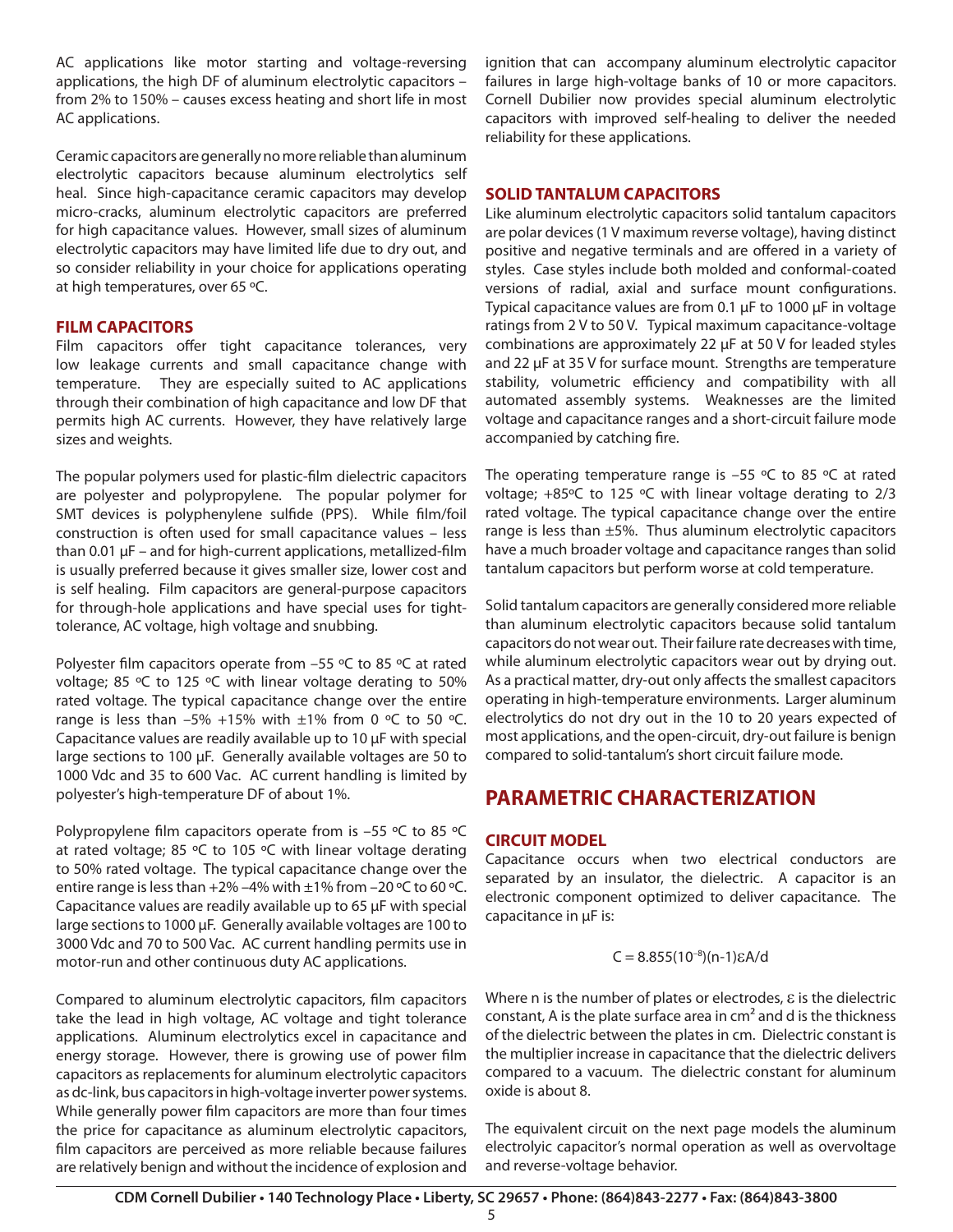

#### **Equivalent Circuit**

Capacitance C is the equivalent capacitance and it decreases with increasing frequency. Common values range from 1  $\mu$ F to 1 F, a six-decade range.

Resistance Rs is the equivalent series resistance, and it decreases with increasing frequency and temperature. It increases with rated voltage. Typical values range from 10 m $\Omega$  to 1  $\Omega$ , and Rs is inversely proportional to capacitance for a given rated voltage.

Inductance Ls is the equivalent series inductance, and it is relatively independent of both frequency and temperature. Typical values range from 10 nH to 30 nH for radial-leaded types, 20 to 50 nH for screw-terminal types, and up to 200 nH for axialleaded types. It increases with terminal spacing.

Resistance Rp is the equivalent parallel resistance and accounts for leakage current in the capacitor. It decreases with increasing capacitance, temperature and voltage, and it increases while voltage is applied. Typical values are on the order of 100/C M $\Omega$ with C in µF, e.g. a 100 µF capacitor would have an Rp of about 1 MΩ.

Zener diode D models overvoltage and reverse voltage behavior. Application of overvoltage on the order of 50 V beyond the capacitor's surge voltage rating causes high leakage current and a constant-voltage operating mode quite like the reverse conduction of a zener diode. Application of reverse voltage much beyond 1.5 V causes high leakage current quite like the forward conduction of a diode. Neither of these operating modes can be maintained for long because hydrogen gas is produced by the capacitor, and the pressure build up will cause failure.

The table below expresses capacitor parameters for the series equivalent-circuit model shown schematically on the left. From this table Capacitance C, Dissipation Factor DF, Equivalent Series Resistance Rs, Impedance Z, Inductance Ls, Self-Resonant Frequency  $f_{o}$  and Voltage are explored more fully in the next section.

| <b>Parameter</b>                    | <b>Unit</b>     | <b>Symbol</b> | <b>Formula</b>                                          | <b>Approximately</b> |
|-------------------------------------|-----------------|---------------|---------------------------------------------------------|----------------------|
| Capacitance                         | farads (F)      | C             |                                                         |                      |
| Capacitive Reactance                | ohms $(\Omega)$ | Xc            | $1/(2\pi fC)$                                           | Z                    |
| Current                             | amperes (A)     |               | C(dV/dt), Vz/Z                                          |                      |
| <b>Dissipation Factor</b>           | none            | DF            | Rs/Xc, $2\pi fCRs$ , $tan(\delta)$ , $cot(\Theta)$      | PF                   |
| Energy                              | Joules (J)      | E             | $1/2CV^2$                                               |                      |
| <b>Equivalent Series Resistance</b> | ohms $(\Omega)$ | <b>Rs</b>     | $DF/(2\pi fC)$                                          |                      |
| Frequency                           | hertz (Hz)      | $\mathsf{f}$  |                                                         |                      |
| Impedance                           | ohms $(\Omega)$ | Z             | $[Rs^2+(Xc-X_1)^2]^{1/2}$                               | Xc                   |
| Inductance                          | henries (H)     | Ls            |                                                         |                      |
| <b>Inductive Reactance</b>          | ohms $(\Omega)$ | $X_{i}$       | $2\pi f$ Ls                                             |                      |
| Loss Angle                          | degrees (°)     | $\delta$      | $tan^{-1}(DF)$                                          |                      |
| Phase Angle                         | degrees (°)     | $\Theta$      | $cot^{-1}(DF)$                                          |                      |
| Power                               | watts $(W)$     | P             | I <sup>2</sup> Rs                                       |                      |
| Power Factor                        | none            | PF            | $\text{Rs}/\text{Z}$ , sin( $\delta$ ), cos( $\Theta$ ) | DF                   |
| <b>Quality Factor</b>               | none            | Q             | $Xc/Rs$ , 1/DF, cot( $\delta$ ), tan( $\Theta$ )        | 1/PF                 |
| Self-Resonant Frequency             | hertz (Hz)      | $f_{\Omega}$  | $1/[2\pi (LC)^{1/2}]$                                   |                      |
| Voltage                             | volts (V)       | $\vee$        | Vc=IXc, Vz=IZ                                           |                      |
| <b>Volt-Amperes</b>                 | V-A             | <b>VA</b>     | IVz, I <sup>2</sup> Z                                   |                      |

# **PARAMETERS**

#### **TEMPERATURE RANGE**

#### **Operating temperature range**

The Operating Temperature Range is the temperature range over which the part will function, when electrified, within the

limits given in the specification. It is the range of ambient temperatures for which the capacitor has been designed to operate continuously. Largely the formation voltage sets the high-temperature limit. Higher formation voltages permit higher operating temperatures but reduce the capacitance. The low-temperature limit is set largely by the cold resistivity of the electrolyte. The higher cold resistivity increases the capacitor's ESR 10 to 100 fold and reduces the available capacitance.

6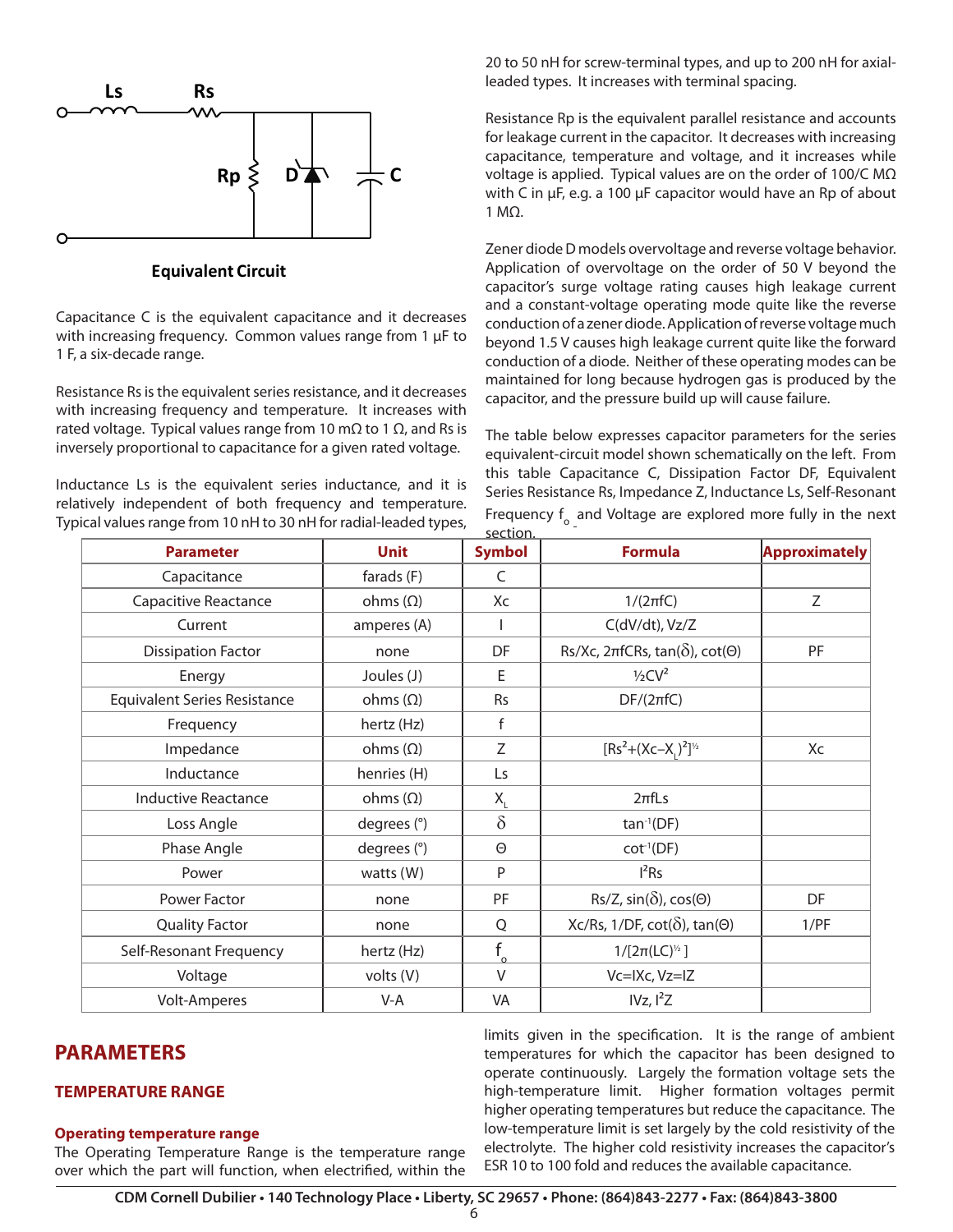Typical temperature ranges are –20 ºC to 55 ºC, –25 ºC to 85 ºC, –40 ºC to 85 ºC, –55 ºC to 85 ºC, –40 ºC to 105 ºC, –55 ºC to 105 ºC and –55 ºC to 125 ºC.

#### **Storage Temperature Range**

The Storage Temperature Range is the temperature range to which the part can be subjected unbiased, and retain conformance to specified electrical limits. It is the range of ambient temperatures over which the capacitor may be stored without damage for short periods. For long periods of storage keep capacitors at cool room temperatures and in an atmosphere free of halogen gases like chlorine and fluorine that can corrode aluminum. Storage temperature ranges are from –55 ºC to the upper limit of the operating-temperature ranges.

# **CAPACITANCE**

# **Rated Capacitance**

The rated capacitance is the nominal capacitance and it is specified at 120 Hz and a temperature of 25 ºC. The rated capacitance is also the capacitance marked on the unit.

### **Capacitance Tolerances**

Capacitance tolerance is the permitted minimum and maximum capacitance values expressed as the percentage decrease and increase from the rated capacitance, ΔC/C. Typical capacitance tolerances are  $\pm 20\%$ ,  $-10\%$  +50%, and  $-10\%$  +75%. Tighter tolerances are more readily available in high voltage capacitors, e.g., above 150 V, but tolerances tighter than  $\pm$ 10% are generally not available. Note that tighter tolerance parts may meet other tolerance requirements and are readily substitutable.

The capacitance varies with temperature and frequency. This variation itself is also dependent on the rated voltage and capacitor size.

### **Capacitance Measurement**

For aluminum electrolytic capacitors, capacitance is measured as the capacitance of the equivalent series circuit at 25 ºC in a measuring bridge supplied by a 120 Hz source free of harmonics with maximum AC signal voltage of 1 Vac and no bias voltage.

### **Capacitance Temperature Characteristics**

The capacitance varies with temperature. This variation itself is dependent to a small extent on the rated voltage and capacitor size. Capacitance increases less than 5% from 25 ºC to the hightemperature limit. For devices rated –40 ºC capacitance declines up to 20% at –40 ºC for low-voltage units and up to 40% for highvoltage units. Most of the decline is between -20 °C and -40 °C. For devices rated –55 ºC capacitance typically declines less than 10% at –40 ºC and less than 20% at –55 ºC.

# **Capacitance Frequency Characteristics**

The effective capacitance decreases as frequency increases. Self-resonance is reached typically below 100 kHz depending on capacitance. At self-resonance the device is resistive and beyond it is inductive. The termination style (i.e., axial, radial, screw-terminal) will influence the inductive characteristics.

Small radial-lead capacitors have inductance of less than 20 nH. Larger capacitors have more inductance according to terminal spacing. See INDUCTANCE.

# **DISSIPATION FACTOR (DF)**

Dissipation factor is the measurement of the tangent of the loss angle (tan δ) expressed as a percentage. It is also the ratio of the ESR to the capacitive reactance and is thus related to ESR by this equation:

$$
DF = 2\pi fC(ESR)/10,000
$$

Where DF is a unit-less number expressed in percent, test frequency f is in Hz, capacitance C is in  $\mu$ F and ESR is in  $\Omega$ .

### **DF Measurement**

The measurement of DF is carried out at  $+25$  °C, 120 Hz, and no voltage bias, with a maximum 1 Vac signal voltage free of harmonics. The value of DF is temperature and frequency dependent.

#### **DF Temperature Characteristics**

The dissipation factor decreases with increasing temperature. DF declines about 50% from 25 °C to the high-temperature limit, but increases more than 10 fold at the low-temperature limit. The DF of the better devices rated  $-55$  °C increases less than 5 times at –40 ºC.

 $DF_{\mu}$  defined in the next paragraph, varies little with temperature and  $ESR<sub>hf</sub>$  also in the next paragraph, increases 10 to 100 times from 25 ºC to the low-temperature limit. The increase in DF at cold temperatures is set by the  $ESR_{\text{ref}}$ .

### **DF Frequency Characteristics**

The dissipation factor varies with frequency at high frequencies. DF can be modeled as below:

$$
\mathsf{DF}=\mathsf{DF}_{\mathsf{lf}}+2\pi\mathsf{fC}(\mathsf{ESR}_{\mathsf{hf}})/10{,}000
$$

Where DF is the total dissipation factor in percent,  $DF_{\text{lf}}$  is the low-frequency dissipation factor in percent, ESR<sub>hf</sub> is the highfrequency ESR in  $\Omega$ , f is the test frequency in Hz and C is the capacitance in  $\mu$ F at the test frequency. DF<sub>If</sub> results from the power lost by the applied electric field in orienting the molecules of the aluminum oxide dielectric.  $ESR_{\text{hf}}$  results from the resistive losses in the foils, connections and the electrolyte/separator pad. The electrolyte/separator pad resistance usually dominates and its resistance varies little with frequency.  $DF_{\text{lf}}$  ranges from about 1.5% to 3%. ESR<sub>hf</sub> ranges from 0.002 to 10  $\Omega$  and decreases with increasing temperature.

The DF equation above shows that DF is constant for low frequencies and crosses over to increasing-DF, constant-ESR, at a crossover frequency inversely proportional to capacitance. Since high-capacitance capacitors have low crossover frequencies, DF increases more with increasing frequency than for lowercapacitance capacitors.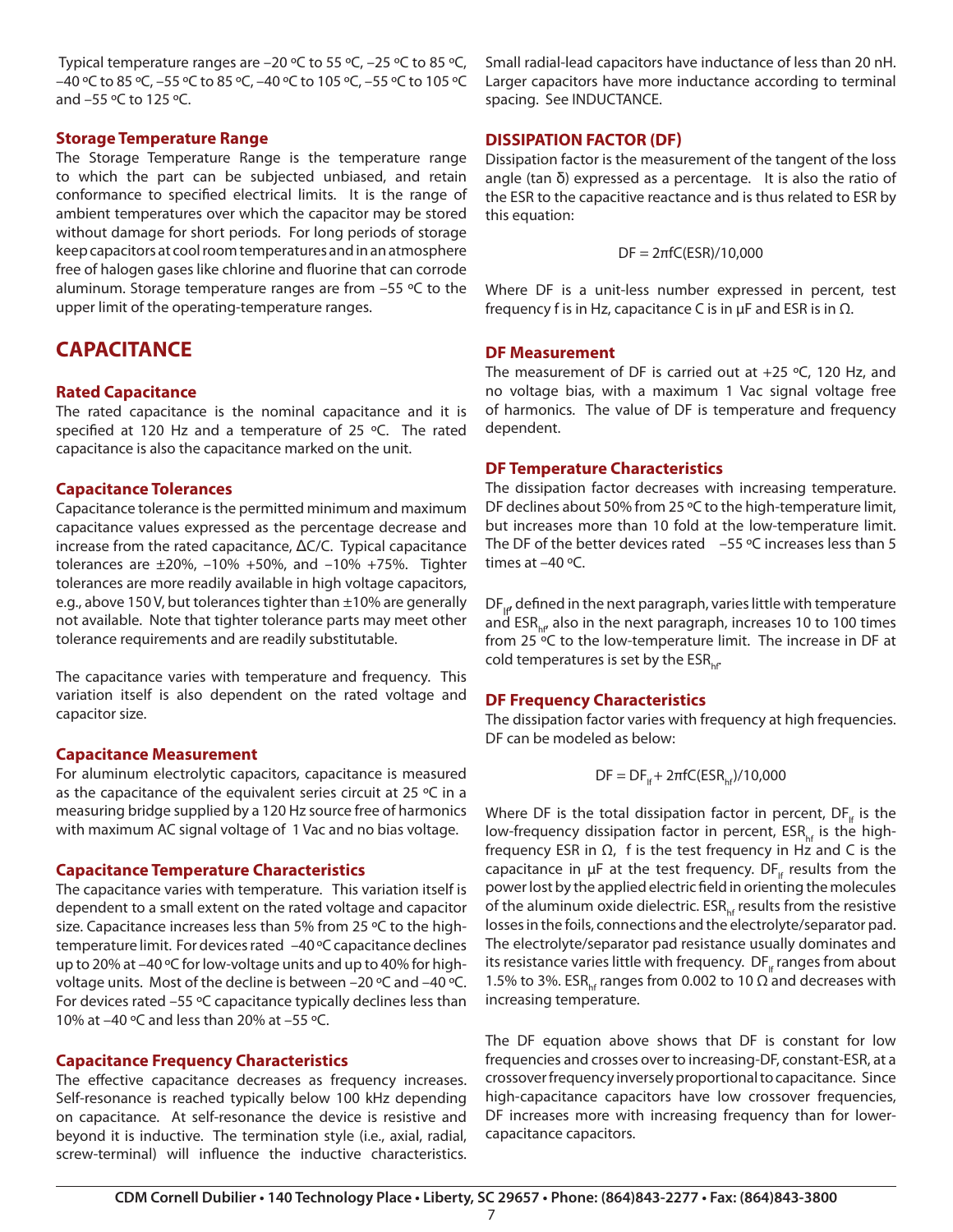#### **EQUIVALENT SERIES RESISTANCE (ESR)**

The equivalent series resistance (ESR) is a single resistance representing all of the ohmic losses of the capacitor and connected in series with the capacitance.

#### **ESR Measurement**

For aluminum electrolytic capacitors, ESR is measured as the resistance of the equivalent series circuit at 25 ºC in a measuring bridge supplied by a 120 Hz source free of harmonics with maximum AC signal voltage of 1 Vac and no bias voltage.

#### **ESR Temperature Characteristics**

The high-frequency ESR declines with increasing temperature. It declines about 35% to 70% from 25 ºC to the high-temperature limit, but increases more than 10 fold at the low-temperature limit. The ESR of devices rated –20 ºC or –40 ºC can increase more than 100 times at –40 ºC.

DF<sub>ig</sub> has a positive temperature coefficient of 0.4 %/°C; so, it varies little with temperature, but  $ESR_{\text{hf}}$  increases 10 to 100 times from 25 °C to the low-temperature limit. The increase in ESR at cold temperatures is set by the  $ESR_{\text{tot}}$ .

#### **ESR Frequency Characteristics**

Like DF, the ESR varies with frequency. Rewriting the DF equation above, ESR can be modeled as below:

$$
ESR = 10,000(DFh)/(2πfC) + ESRhf
$$

Expressing the ideas in ESR terms, at low frequencies the ESR declines steadily with increasing frequency and crosses over to constant ESR at a frequency inversely proportional to capacitance. This crossover is typically below 10 kHz. The ESR of high-capacitance capacitors changes little with increasing frequency because high-capacitance causes them to have low crossover frequencies. The ESR<sub>he</sub> ranges from 0.002  $\Omega$  for large, screw-terminal capacitors to 10  $\Omega$  for miniature devices.

#### **IMPEDANCE (Z)**

For aluminum electrolytic capacitors impedance is actually impedance magnitude. It is the ratio of voltage to current at a given frequency and is related to the capacitor's capacitance, ESR and series inductance as follows:

$$
Z = [(ESR)^{2} + (1/(2\pi fC) - 2\pi fLs)^{2}]^{\frac{1}{2}}
$$

Where Z is impedance in  $\Omega$ , ESR is equivalent series resistance in Ω, f is frequency in Hz, C is capacitance in F and Ls is equivalent series inductance in H.

#### **Z Measurement**

For aluminum electrolytic capacitors, Z is measured as the impedance magnitude of the equivalent series circuit at 25 ºC in a measuring bridge supplied by a variable frequency source capable of delivering an AC signal voltage of 1 Vac free of harmonics from 10 Hz to 100 kHz. Impedance measurements are mostly for typical performance curves and for low-temperature limit measurements.

#### **Low-Temperature Impedance**

Low-temperature impedance is the capacitor's 120 Hz impedance measured at the low-temperature limit. It is usually expressed as a multiple of the device's 25 ºC impedance.

#### **Z Low-Temperature Measurement**

For low-temperature impedance measurement, place the capacitors in a chamber set to the low-temperature limit  $\pm 2$  °C. Measure impedance at 120  $\pm$ 5 Hz using any suitable method providing an accuracy of  $\pm 2$  % %. After temperature stabilization, make the measurements quickly using as small as practical an AC measuring voltage in order that it will not cause heating of the capacitors. Assure that the capacitors have reached thermal stability by demonstrating that two successive measurements taken at 15 minute intervals show no change.

#### **Z Temperature Characteristics**

Impedance typically decreases less than 5% from 25 ºC to the high-temperature limit but increases up to 10 times to the lowtemperature limit.

#### **Z Frequency Characteristics**

The frequency characteristics of impedance are dictated by the contributions from capacitive reactance (1/(2πfC)), inductive reactance (2πfL) and from resistive losses in the electrolyte. A typical impedance-versus-frequency curve is below. The low point is at the self-resonant frequency, and the impedance is equal to the ESR at that frequency.



#### **DC LEAKAGE CURRENT (DCL)**

DC Leakage Current is the DC current flowing through the capacitor with the rated voltage applied. The value of leakage current depends on the voltage applied, the charging period and capacitor temperature.

#### **DCL Method of Measurement**

Measure leakage current at 25 ºC with the rated voltage applied through a protective resistance of 1000  $\Omega$  in series with the capacitor in the measuring circuit. Five minutes after the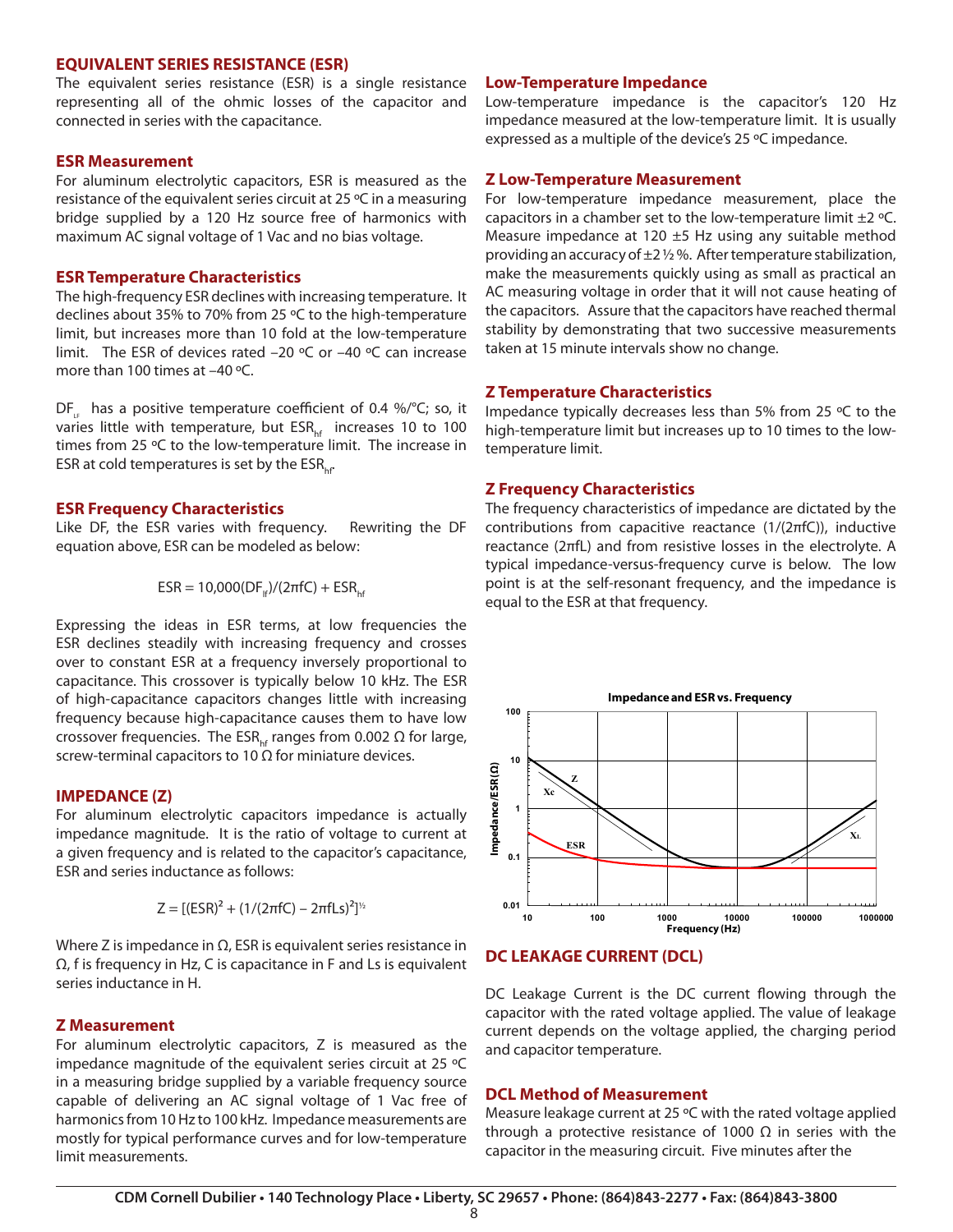application of voltage, the leakage current is not to exceed the maximum value indicated in the specification.

# **DCL Temperature Characteristics**

Typical temperature characteristics are shown below:



### **DCL Voltage Characteristics**

The leakage current value drops rapidly as the applied voltage decreases below the capacitor's rated voltage. The effect of voltage derating on the leakage current is shown next.

**Temperature (ºC)**





# **VOLTAGE WITHSTANDING**

### **Rated DC Voltage**

Rated DC voltage is the nominal voltage marked on the capacitor, and it is the maximum peak voltage including ripple voltage that may be applied continuously between the terminals and over the rated temperature range. Higher rated voltage capacitors may be substituted for lower rated voltage capacitors as long as case size, DF, and ESR ratings are also compatible.

# **Rated Surge Voltage**

Rated surge voltage is the maximum DC overvoltage to which the capacitor may be subjected at 25 ºC for short periods not exceeding approximately 30 s at infrequent intervals of not less than 5 min.

### **Surge voltage Measurement**

Subject the capacitors to their rated surge voltage at normal room temperature and through a 1000  $\Omega$  ±10% resistor (except for capacitances of 2500 µF and up, use a higher value resistor calculated as 2,500,000/C  $\Omega$  ±10% where C is the capacitance in  $\mu$ F). Cycle the voltage  $\frac{1}{2}$  minute on followed by 4 $\frac{1}{2}$  minutes off during which each capacitor is discharged through the charging resistor or equal resistor. Repeat the cycles for 120 h. Post test requirements are for DCL, ESR and DF to meet initial requirements and for there to be no evidence of mechanical damage or electrolyte leakage. Electrolyte residue with no droplets or visible flow is permitted.

### **Reverse Voltage**

Aluminum electrolytic capacitors are polarized and must be connected in the correct polarity. They can withstand reverse voltages up to 1.5 V. Higher reverse voltage can cause failure by pressure build up and rupture of the capacitor's safety vent structure. Non-polar and semi-polar devices are available that can withstand reverse voltage.

### **Transient Overvoltage**

Aluminum electrolytic capacitors can generally withstand extreme overvoltage transients of limited energy. Application of overvoltage more than about 50 V beyond the capacitor's surge voltage rating causes high leakage current and a constantvoltage operating mode quite like the reverse conduction of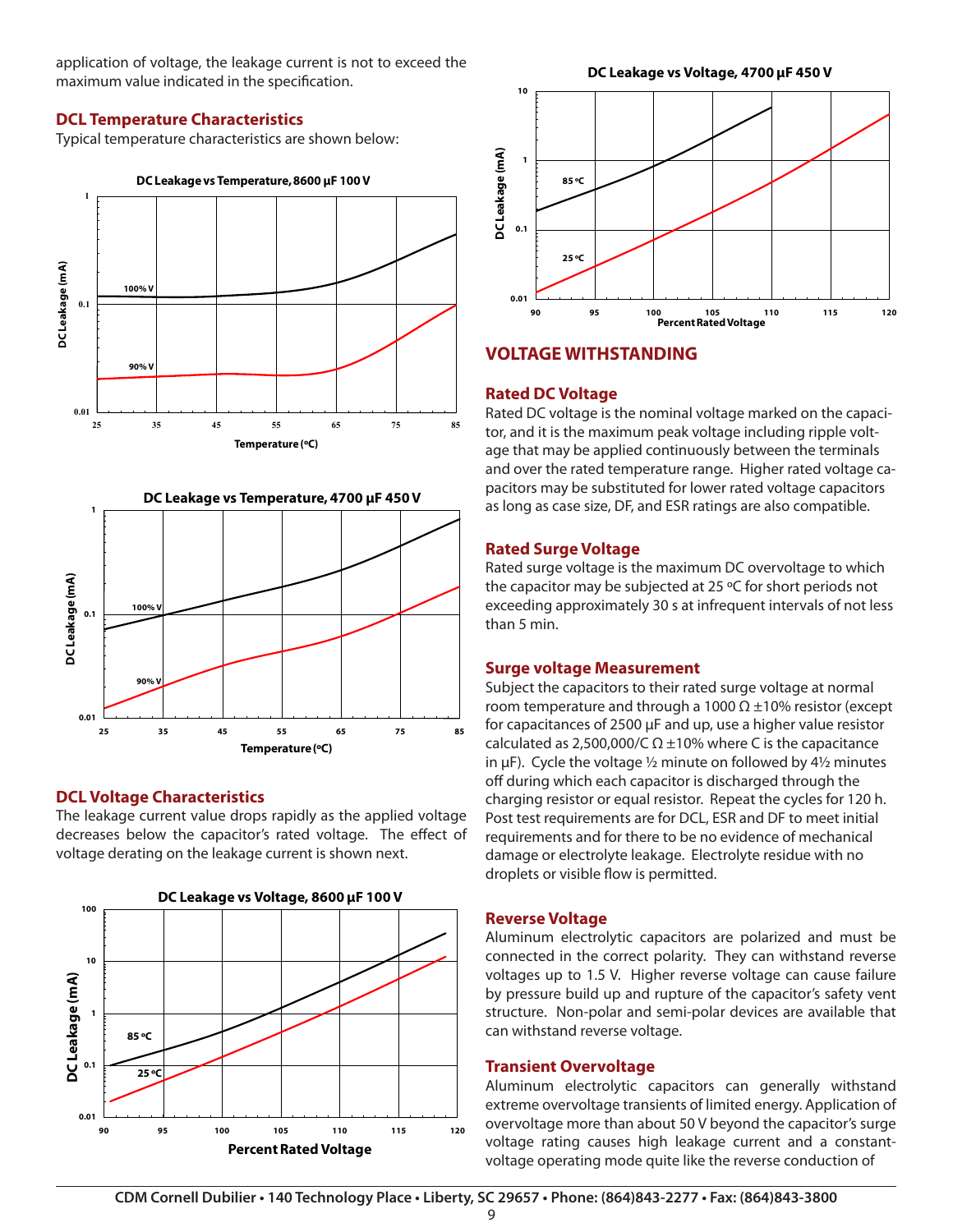a zener diode. The capacitor may fail short if the electrolyte cannot take the voltage stress, but even if it can, this operating mode cannot be maintained for long because hydrogen gas is produced by the capacitor, and the pressure build up will cause failure. However, special designs are available that use the overvoltage, zener-clamping effect to successfully protect equipment from overvoltage transients such as lightning strikes.

Capacitors used as bus capacitors in large, high-voltage capacitor banks are less capable of withstanding overvoltage transients because the high energy and low source impedance of the capacitor bank can prevent a momentary partial discharge from self healing and cause it to become a runaway shortcircuit failure. For high-voltage capacitor-bank applications use capacitors proven for that use.

# **RIPPLE CURRENT**

Ripple current is the AC current flowing in the capacitor. It's called ripple current because the associated AC voltage rides like ripple on water on the capacitor's DC bias voltage. The ripple current heats the capacitor and the maximum permitted ripple current is set by how much can be permitted and still meet the capacitor's load life specification. Too much temperature rise will cause the capacitor to exceed its maximum permitted core temperature and fail quickly, but operation close to the maximum permitted core temperature dramatically shortens expected life. The load life specifications for aluminum electrolytic capacitors operating at maximum permitted core temperature are typically 1000 to 10000 hours. That's a load life of six weeks to a year and a seventh and not long enough time for most applications.

Ripple current ratings usually assume that the capacitor is convection cooled and that the entire can is in contact with air. A convection coefficient of 0.006  $W$ <sup>o</sup>C/in<sup>2</sup> predicts the temperature rise from air to the case, and the core temperature is assumed to be the same as the case temperature. The power dissipated is the ripple current squared times the ESR. Often the 25 ºC, 120 Hz maximum ESR is used, but since ESR decreases at elevated temperatures, less than maximum ESR may be used to calculate power dissipated.

Here's an example. Suppose you wanted the ripple-current rating for a 4700 µF, 450 V capacitor in a 3 inch (76 mm) diameter and 5 5/8 inches (143 mm) long can and the maximum ESR at 25 ºC and 120 Hz is 30 mΩ. The can area – not including the terminal end – is 60.1 in<sup>2</sup> (388 cm<sup>2</sup>). The thermal conductance is  $(0.006)(60.1) = 0.36$  W/ $\degree$ C. For a 10  $\degree$ C temperature rise the case may dissipate 3.6 W. So the permitted ripple current with an ESR of 30 mΩ is 11 A. If you assume that the ESR would decrease 35% by 85 ºC, then the maximum ripple current can be 13.6 A.

With large-can capacitors, like the one in this example, neglecting the temperature rise from the case to the core can seriously overstate the ripple current capability. With some constructions the core is 3 to 5  $\degree$ C per watt of ripple power hotter than the case. So the total temperature rise would be more than double the intended 10 ºC with rated ripple current and maximum ESR. It is generally safe to assume that the core temperature is the same as the case temperature for capacitors smaller than 25 mm

diameter. For larger cases with high ripple current, verify the temperature rise by requesting samples with thermocouples imbedded in the cores.

Cornell Dubilier Thermal Pak, screw-terminal capacitors have controlled, low thermal resistance from core to case. You can predict temperature rise using the **Thermal Resistance Chart** later in this section or by using the thermal-resistance/expectedlife model available on the website, http://www.cde.com.

# **Ripple Current Temperature Characteristics**

Rated ripple current can be increased for operating temperatures less than rated temperature. Multipliers are shown in the specifications. Generally the multipliers are derived based on maximum core temperature (Tc), rated temperature (Tr) and ambient temperature (Ta) as

Ripple Temperature Multiplier =  $[(Tc - Ta)/(Tc - Tr)]^{1/2}$ 

Counting on multipliers for temperatures below 60 ºC and for more than 1½ times rated ripple current is risky. High ripple currents can cause shorter operating lives than expected because as the capacitor ages its ESR increases and causes more heating for the same ripple current. This accelerates wearout.

# **Ripple Current Frequency Characteristics**

Rated ripple current can be adjusted for operation at frequencies other than 120 Hz. Multipliers are shown in the specifications. Generally the multipliers are derived based on expected ESR change with frequency; however, as discussed above, ESR is a complex function of temperature, capacitance and rated voltage as well as frequency. So it is difficult to create ripplefrequency multiplier tables that accurately model the frequency dependence. For high-ripple current applications verify ESR at frequencies of interest and calculate total power dissipated.

# **INDUCTANCE**

Inductance is the equivalent series inductance, and it is relatively independent of both frequency and temperature. Typical values range from 2 to 8 nH for SMT types, 10 nH to 30 nH for radialleaded types, 20 to 50 nH for screw-terminal types, and up to 200 nH for axial-leaded types. These low values are achieved by tab location and the intrinsic, low inductance of the dielectric contact geometry. The capacitor element has typical inductance of less than 2 nH.

# **SELF RESONANT FREQUENCY**

The self-resonant frequency is the frequency at which the capacitive reactance (1/(2πfC)) equals the inductive reactance (2πfL). Because the capacitive reactance is 180 degrees out of phase with the inductive reactance, the two reactances subtract out, and the remaining impedance is purely resistive and is equal to the ESR at that frequency. Above self resonance the device is inductive. In aluminum electrolytic capacitors the selfresonant frequency typically occurs at less than 100 kHz. The self-resonant frequency is equal to  $1/[2\pi (LC)^{1/2}]$ . It occurs at a frequency higher than expected based on 120 Hz capacitance because capacitance decreases with increasing frequency.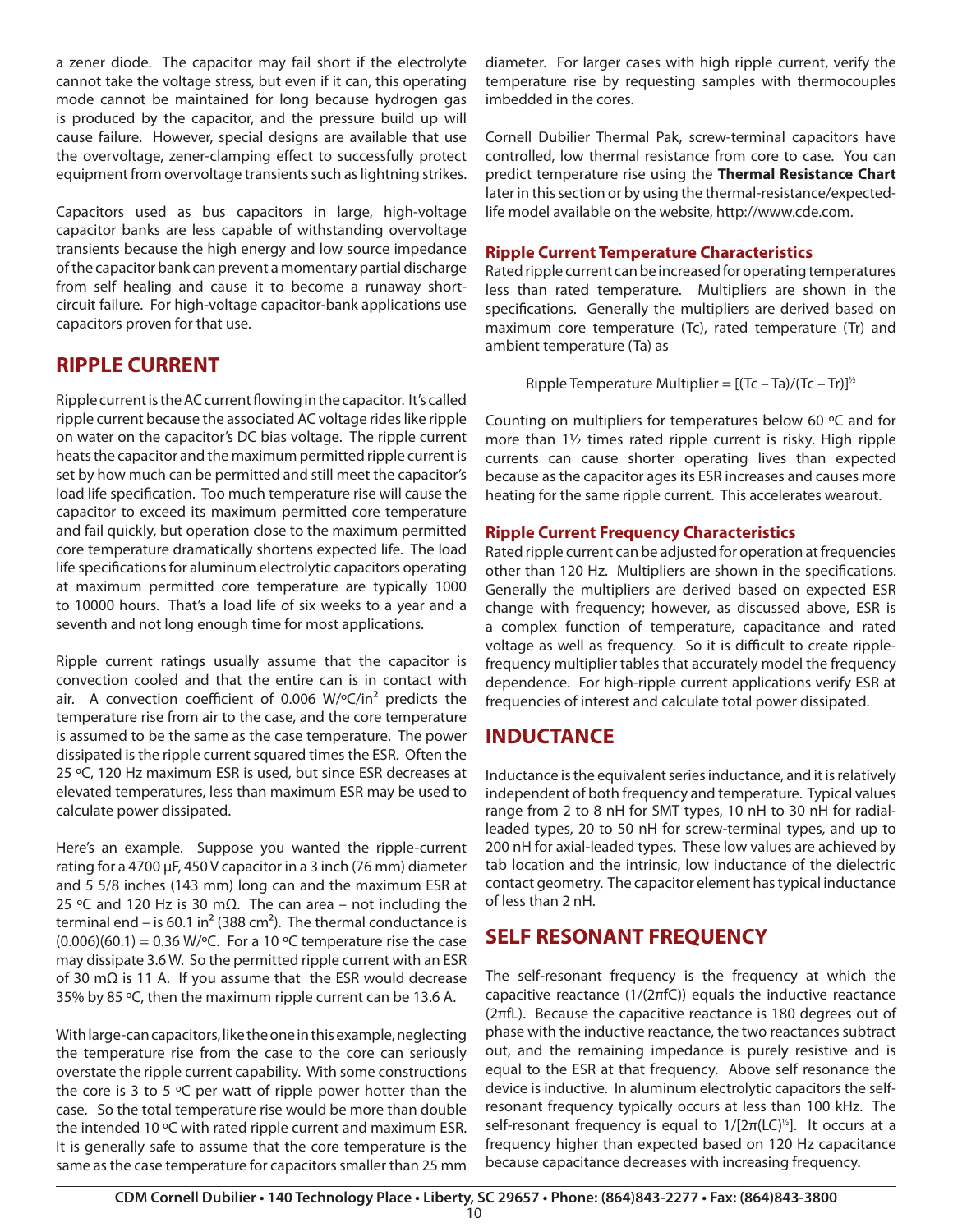The self resonant frequency can decrease with increasing temperature from capacitance increase.

# **DIELECTRIC ABSORPTION**

Dielectric absorption may be observed as the reappearance of a voltage across a capacitor after the terminals have been shorted for a brief period and the short removed. This characteristic is important in RC timing circuits, triggering systems and phase shift networks. For aluminum electrolytic capacitors dielectric absorption will allow up to 10% recovery of the charging voltage between 100 s and 1000 s at 25 °C, and is more pronounced at higher temperatures. Maximum dielectric absorption can be obtained by charging capacitors for 1 hour at rated voltage and discharging through a dead short for 1 minute. Subsequent measurements over time can be made with a high impedance micrometer.

With high-voltage aluminum electrolytic capacitors rebound voltages of 40 to 50 V are possible. While such voltages are not a safety hazard, they can certainly cause sparking and create a frightening distraction if the terminals are shorted by a tool during installation. Conductive tape and wire shorting straps can be supplied for the faint of heart. The tradeoff is extra cost and the labor to remove them.

# **INSULATION AND GROUNDING**

With non-solid electrolyte aluminum electrolytic capacitors the aluminum cases connect to the negative terminals by contact with electrolyte. The resulting isolation resistance may vary from a few ohms to a few thousand ohms. For axial leaded capacitors and flatpacks the case is connected to the negative lead. If objects contacting the cases are to be at a potential other than the negative terminal's potential, use capacitors with insulating sleeves.

The plastic insulation can withstand 3000 Vdc or 2500 Vac, 60 Hz for 1 minute applied between the case and a ¼ inch wide metal foil placed around the sleeve. For stud-mounting, apply the voltage between the mounting plate and the case, and mount the capacitor with an approved nylon nut and clearance hole.

Insulation resistance is no less than 100 MΩ after 2 minutes electrification with 100 volts applied between the foil and the capacitor case.

# **ELEVATION AND EXTERNAL PRESSURE**

Not relevant for capacitors with solid electrolyte. Aluminum electrolytic capacitors can operate to 80,000 feet and pressures as low as 3 kPa. Maximum air pressure depends on the size and style of the capacitor. Exceeding the maximum value can damage the capacitor by crushing the case, opening the pressure-relief vent or causing a short circuit.

# **VIBRATION WITHSTANDING CAPABILITY**

Aluminum electrolytic capacitors can generally withstand 10 g vibration forces. Limits are shown in the specifications. Adjust the procedure below as required by the individual type specifications.

To test vibration resistance, clamp the capacitors to a vibrating platform and subject them to a simple harmonic motion having maximum peak-to-peak amplitude of 0.06 inches and maximum acceleration of 10 g or 15 g as specified. Vary the frequency of vibration linearly between 10 and 55 Hz. Traverse the entire frequency range in 1 minute. Unless specified otherwise, vibrate the capacitors for 1½ hours with the direction of motion being parallel to the axis of the capacitor, then place the capacitors so that the direction of motion is perpendicular to the axis and continue vibration for 1½ hours. During the last ½ hour of test connect the capacitor to a capacitance meter and observe for a 3-minute period.

There will be no evidence of loosening of the capacitor element within the container when shaken by hand following the test. Also there will be no indication of intermittent contact, open or shorting during the 3-minute observation period.

# **SAFETY CONSIDERATIONS**

### **Pressure-Relief Vent**

During operation of an aluminum electrolytic capacitor with non-solid electrolyte, gas pressure normally increases. This gas is mostly hydrogen and excess pressure is avoided by permeation of the gas through the capacitor's seal. But in cases like application of overvoltage, reverse voltage, AC voltage or capacitor failure, excess pressure can cause the capacitor to explode. To reduce the risk of explosion aluminum electrolytic capacitors are usually equipped with pressure-relief vent structures. These safety vents are intended to rupture and release the gas pressure. After rupture the capacitor has limited life because it loses electrolyte and dries out.

Be careful not to interfere with the operation of the vent, for instance by mounting measures such as clamps, glue or potting compounds. In the case of large capacitors with the capacitor elements secured by thermoplastic potting, don't mount them with the safety vents down as the potting may flow when the capacitors overheat and block the vents.

In rare cases for capacitors mounted alone and more often for capacitors in multiple-unit parallel capacitor banks a fully functioning pressure relief device may not react in time. This could be from extreme overload or ignition of gas inside the capacitor through sparking caused by breakdown. Protect personnel from possible rupture of high-energy capacitors with shielding, and be sure to use substantial shielding when testing the pressure-relief vent. Examples of appropriate shielding for testing are ¼-inch thick steel or ½-inch polycarbonate enclosures with one end open to redirect the explosion rather than contain it.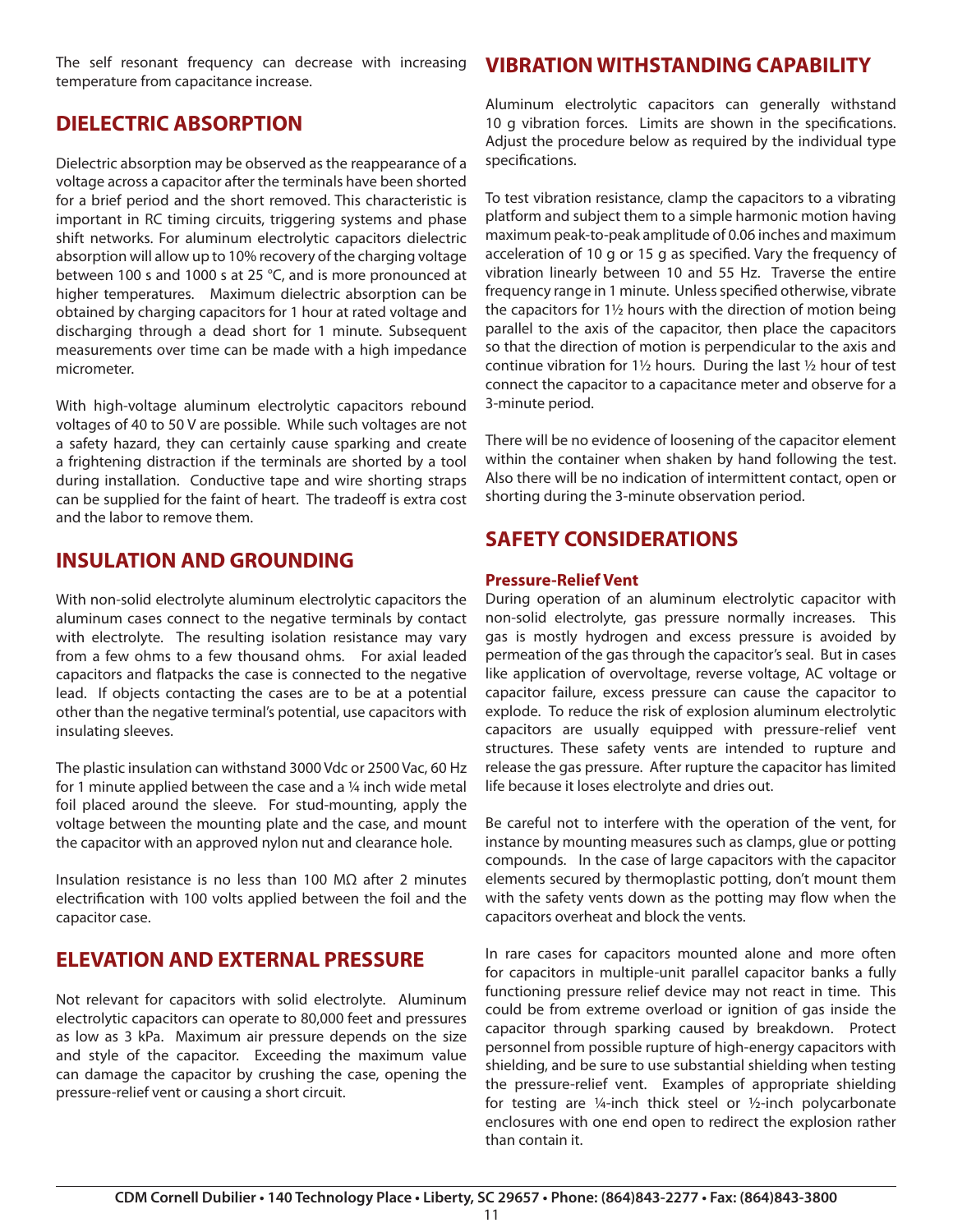Test the capacitor's pressure-relief capability by applying voltage or current using one of the following three methods:

A. Subject the capacitor to AC current according to the rated capacitance as below:

| Rated Capacitance | <b>Test Current</b> |
|-------------------|---------------------|
| uF                | Aac, 60 Hz          |
| up to 3000        | 1 to 100            |
| 3,000 to 20,000   | 85 to 150           |
| above 20,000      | 100 to 175          |

B. For a capacitor rated 150 Vdc and above, apply 110 to 125 Vac, 60 Hz through a 5  $\Omega$  ±10% series, current-limiting resistor.

C. Subject the capacitor to reverse polarity, DC voltage sufficient to allow a current from 1 to 10 A to flow.

The excess internal pressure will be relieved without violent expulsion of the capacitor element or cover or ignition of surrounding material. To demonstrate non-ignition, wrap the case loosely with two layers of cheese cloth which must not ignite during test. A short or open circuit is not a failure of the test.

#### **Contact with Electrolyte**

The electrolyte in non-solid electrolytic capacitors is a biodegradable liquid based on a stable solvent with a high boiling point as the main ingredient. The most common solvent is ethylene glycol (EG). Dimethylformamide (DMF) and gammabutyrolactone (GBL) may be used in capacitors rated –55 °C. The electrolyte includes an acid base system and other chemicals. The electrolyte is chemically neutral and contains no PCBs or halogenated compounds. It has low toxicity but you should avoid contact with the skin or eyes and avoid prolonged inhalation. A Material Safety Data Sheet is available for the electrolyte solvent base material.

Immediately treat contact with electrolyte by rinsing exposed area with water. If electrolyte contacts eyes, flush for 10 minutes with running water. Seek medical attention if any symptoms persist. Avoid inhalation of electrolyte vapors or dust particles. If vapors are present, ventilate the room. Smoke from burning electrolyte is irritating but does not contain dioxins or similar toxic substances. If electrolyte gets on clothing, wash it off with water.

### **Charge-Discharge**

Frequent, rapid charge and discharge of aluminum electrolytic capacitors not designed for such service can damage the capacitors by overheating and overpressure or breakdown with consequent failure by open or short circuit. For chargedischarge applications use capacitors designed for that use.

### **Polarity – Reverse Voltage**

Check the polarity of each capacitor both in circuit design and in mounting. Polarity is marked on the capacitor. While the capacitors can withstand continuous application of 1.5 V reverse voltage, exceeding that can damage the capacitor by

overheating, overpressure, and dielectric breakdown. This can result in associated open-circuit or short-circuit failures and rupture of the capacitor's pressure-relief vent.

### **Flammability**

Aluminum electrolytic capacitors contain materials which can catch fire and support combustion when contacted by flames. Flammable parts include plastic parts, insulating sleeves, paper, and the electrolytes. Most capacitors will pass the needle-flame test requirements of UL 94V-O and not support combustion to the requirements of Category B or C.

In rare cases the capacitor may self-ignite from heavy overload or capacitor defect. Hydrogen in the capacitor can ignite if sparking occurs during capacitor failure. In critical applications such as mining applications consider providing fire-resistant shields.

# **CAPACITOR BANK CONFIGURATIONS**

#### **PARALLEL**

Capacitors may be connected in parallel for increased capacitance and ripple-current capability.

#### **Bus Structure**

When connecting capacitors in parallel, design the connecting bus with these features in mind. For minimum series inductance use a laminated-bus or strip-line structure. For example, have one plane of the circuit board as the plus connection and another plane as the minus connection to all capacitors. Path resistance to each capacitor should be equal to assure equal current sharing. While ripple current divides among the capacitors in proportion to capacitance values for low-frequency ripple, highfrequency ripple current divides in inverse proportion to ESR values and path resistance.

#### **Fusing**

In order to fuse the individual capacitors, include a slow-start circuit at equipment turn-on, and fuse each capacitor at twice its expected, maximum ripple current. The slow-start circuit can be a resistor in series with the capacitors that is shorted after initial charging.

### **SERIES**

Capacitors may be connected in series for increased voltage withstanding.

### **Voltage Sharing**

During charging the voltage on each capacitor connected in series is proportional to the inverse of the actual capacitance, but upon reaching final voltage, the voltage on each capacitor is proportional to the inverse of the capacitor's leakage current. Of course in a series string there is only one leakage current and the capacitors with a propensity for higher leakage current will get less voltage. Since leakage current increases with applied voltage, less voltage results in higher leakage resistance, and the voltages tend to equalize. However, voltage distribution will not be uniform, and to assure that no capacitor is subjected to more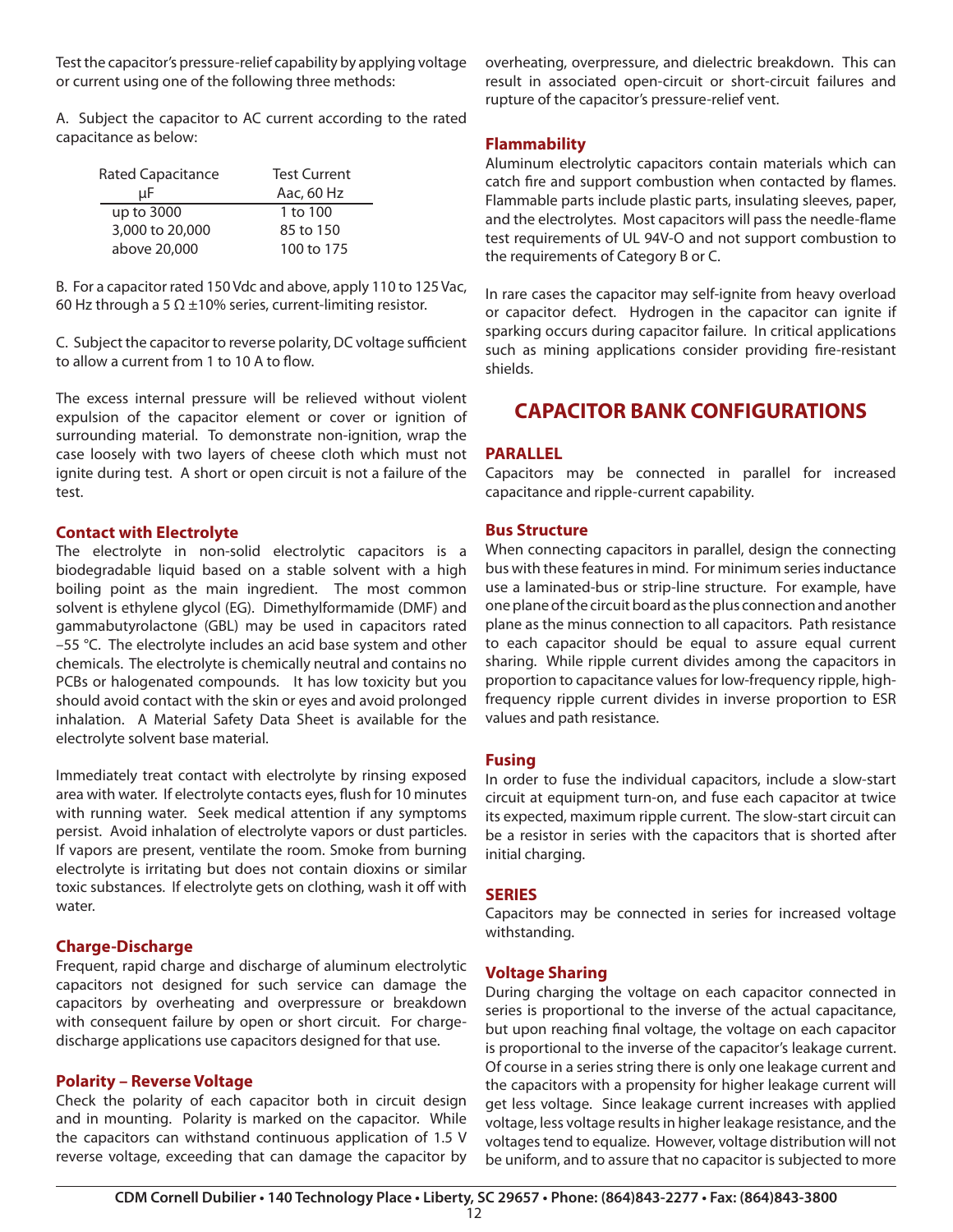than its rated voltage, use higher rated voltage capacitors or a balancing scheme such as balancing resistors, discussed next. Assist voltage sharing stability by using capacitors from the same manufacturing lot and mounting them to operate at the same temperature.

#### **Balancing Resistors**

The difference in leakage currents in μA for two capacitors in series at rated temperature can be estimated as 0.0015CVb where C in μF is rated capacitance of each capacitor and Vb in Vdc is the bus voltage across the two series capacitors. Using this estimation enables selecting a value of balancing resistance for each capacitor as follows:

$$
R = (2Vm - Vb)/(0.0015CVb)
$$

Where R in MΩ is the balancing resistance, Vm is the maximum voltage you'll permit on either capacitor, and Vb is the maximum bus voltage across the two capacitors.

For three or more capacitors in series use the following where n is the number of capacitors in series:

$$
R = (nVm - Vb)/(0.0015CVb)
$$

#### **PARALLEL/SERIES**

Capacitors connected as shown below with a common connection between multiple series combinations have these considerations.



**Parallel-series array with common center connection Parallel-series array with common center connection**

Advantages: As the number of capacitors in parallel increases the capacitance at the top tends to equal the capacitance at the bottom. This improves voltage balance during transients. Also the leakage current at the top tends to equal the leakage current at the bottom, so voltage balance improves during steadystate conditions. Finally, only two balancing resistors need be considered, and the top and bottom may be so well matched as to eliminate the need for balancing resistors.

Disadvantage: If one capacitor fails short, the other half of the bank gets the entire bus voltage, so other capacitors will fail too unless the shorted capacitor blows open. Thus one capacitor failure can cause failure of the entire bank.

#### **SERIES/PARALLEL**

Capacitors connected as shown below with multiple series combinations in parallel have these considerations. This configuration is the clear choice when balancing resistors are not used.



**Series - parallel array, no center connection**

Advantages: If one capacitor fails short then the capacitor in series with it also fails, but other capacitors in the bank are unaffected. If balancing resistors are not used, high leakage current of one capacitor affects only a single pair of capacitors. The independent, series pairs permit fusing.

Disadvantages: With balancing resistors the construction is more complex; many resistors need to be fitted, and the additional resistors cost more.

# **NON-POLAR AND MOTOR START CAPACITORS**

If two, same-value, aluminum electrolytic capacitors are connected in series with the positive terminals or the negative terminals connected together, the resulting single capacitor is a non-polar capacitor equal in capacitance to half of the rated capacitance of either of the original pair. The two capacitors rectify the applied voltage and act as if they had been partially bypassed by diodes. However, at all levels of AC voltage the apparent capacitance is half of the rated capacitance as you would expect for capacitors connected in series. The nonlinear performance produces distortion where non-polar aluminum electrolytic capacitors are used in audio AC applications.

In non-polar aluminum electrolytic capacitors and motor-start aluminum electrolytic capacitors a second anode foil substitutes for the cathode foil to achieve a non-polar capacitor in a single case. These are available for momentary-duty AC applications like motor starting and voltage-reversing applications, but the high DF of aluminum electrolytic capacitors – from 2% to 150% – causes excess heating and short life in most AC applications.

Aluminum electrolytic, motor-start capacitors are non-polar and designed for intermittent operation in starting single-phase induction motors or for other brief AC applications such as motor-run capacitors in electric door openers.

# **RELIABILITY AND LIFETIME**

Aluminum electrolytic capacitors are quite reliable largely because of their effective, self-healing mechanism. While wearout is the most common failure mode, most such failures are gradual conversions to open circuits as the units become more and more resistive.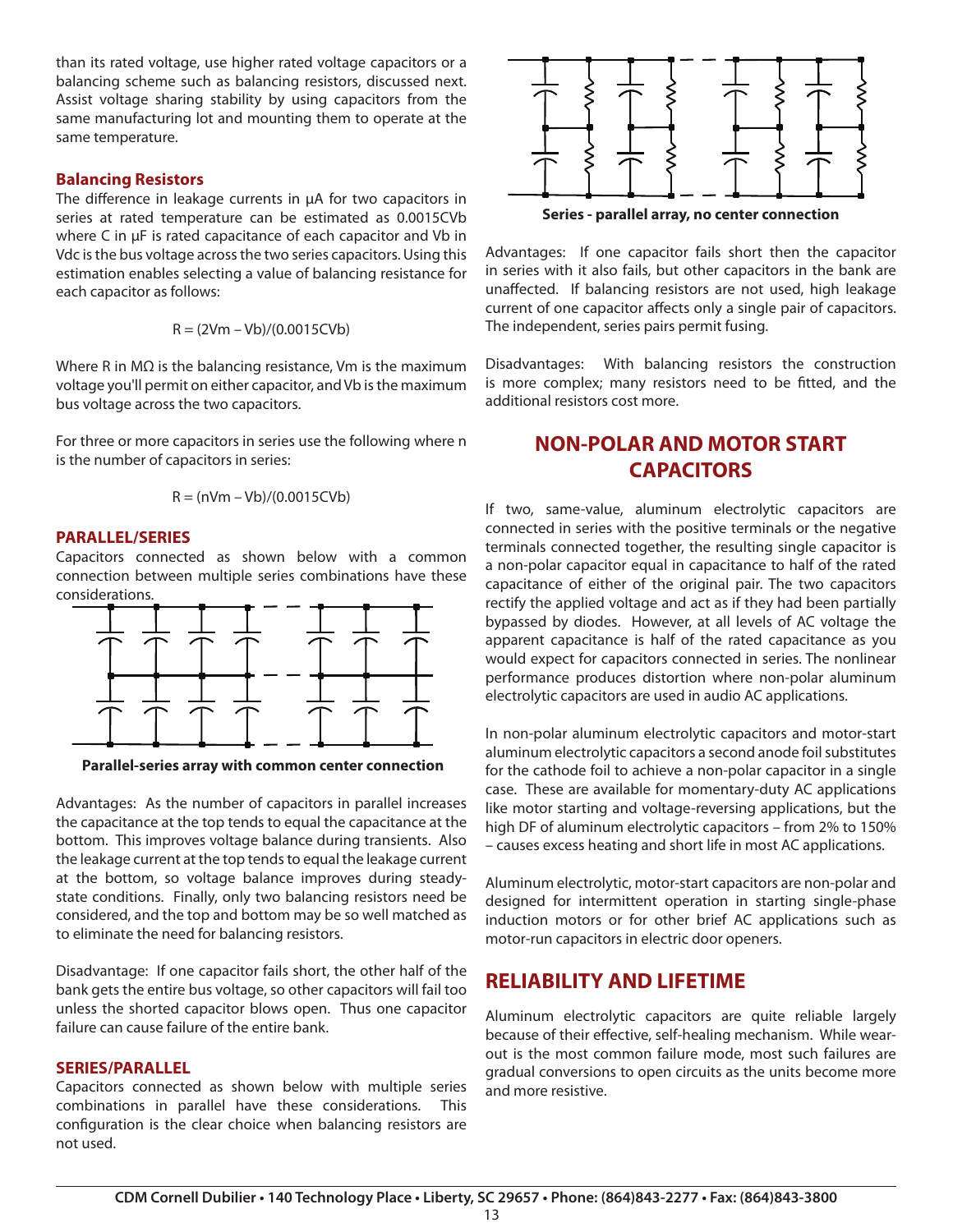## **Failure Modes Early-Life Failures**

Early-life failures, infant mortals are mostly short-circuit failures from weaknesses in the aluminum oxide dielectric. Incidence can be reduced with extended aging or burn-in.

## **Random Failure Rate**

The following formula accurately fits failure rates for Cornell Dubilier aluminum electrolytic capacitors reported on billions of unit hours of field life data in large volume applications with multiple levels of voltage and temperature stress.

 $\mathcal{N} = 4000,000$ NV<sub>a</sub><sup>2</sup>C<sup>1/2</sup>2<sup>(Ta-Tm)/10</sup>/(L<sub>b</sub>V<sub>r</sub><sup>2</sup>)

- $\Lambda$  = random failure rate in FIT
- $N =$  number of capacitors in the array
- V<sub>a</sub> = applied voltage in Vdc
- $C =$  capacitance of one capacitor in F
- $T_{\rm a}$  = actual core temperature in °C
- $T_m$  = maximum permitted core temperature in  $°C$
- $\mathsf{L}_{_{\bf b}}$  = base life in hours at T<sub>m</sub> and V<sub>r</sub>
- V<sub>r</sub> = rated voltage in Vdc

#### **Wear-Out**

Wear-out failures are mostly open-circuit failures from loss of electrolyte or ESR increase from other causes. In the case of large capacitors enduring high levels of ripple current, the increasing ESR can cause overheating and short-circuit failures as wear-out failures.

#### **Operating Life**

Onset of wear-out is determined mainly by the capacitor's size and average operating temperature. Operating voltage has some effect. For capacitors operating at moderate temperatures the operating life doubles for each 10 ºC that operating temperature is reduced. Operating life can be expressed as

 $Lop = MvLb2^{[(Tm - Ta)/10]}$ 

Where

Lop is the expected operating life in h,

Mv is a unitless voltage multiplier for voltage derating, Lb is the expected operating life in h for full rated voltage and temperature,

Tm is the maximum permitted internal operating temperature in ºC, and

Ta is the actual capacitor internal operating temperature in ºC.

Most manufacturers use this model to predict operating life; however, values for Mv, Lb and Tm vary both by capacitor type and by manufacturer. For case diameters larger than 25 mm with significant ripple current, take into account the temperature rise of the capacitor element over its case.

Some makers appear to calculate operating life saying that expected lifetime doubles with less that a 10 °C drop in temperature. The expectation that life doubles for each 10 °C reduction is well demonstrated by life tests and is consistent with the Arrhenius equation of chemical activation and the activation energy for aluminum electrolytic capacitors. However, there is another school of thought that says the reaction rate at cooler temperatures slows more than predicted by the Arrhenius equation because only a growingly smaller portion of the molecules have the activation energy needed to break existing chemical bonds and form new ones. This collision theory puts a prefactor in the Arrhenius equation that enables much longer

calculated service-life capability at temperatures near room temperature. Use these predictions with caution because it is not validated by life test results.

Often Mv is neglected, and values for the other variables calculated service-life capability at temperatures near room temperature. Use these predictions with caution because it is not validated by life test results. change by case size. Typical values for Lb are 1000 to 2000 h for miniature types, 2000 to 10,000 h for snap-in types and 2000 to 20,000 h for large-can screw terminal types. Lb can be greater than the rated load life because no ripple is applied and because it's typical life rather than minimum. Often Tm is 95 ºC when rated temperature is 85 ºC and is 108 to 110 ºC when it's 105 ºC.

Mv based on life tests for Cornell Dubilier capacitor types is:  $Mv = 4.3 - 3.3Va/Vr$ 

where Va is applied voltage and Vr is rated voltage. Values for Lb and Tm are:

| <b>Type</b>    | Lb      | Tm              |
|----------------|---------|-----------------|
| 330            | 12000 h | 108 °C          |
| 401C/101C      | 8000h   | 108 °C          |
| 300/301        | 6000h   | 108 °C          |
| 380L/LX        | 5000h   | 90 °C           |
| 381L/LX        | 5000h   | 110 °C          |
| 400C/500C/500R | 7500h   | 98 °C           |
| 420C/520C      | 12000 h | 103 °C          |
| 450C/550C      | 15000 h | 108 °C          |
| <b>DCMC</b>    | 5000h   | 95 °C           |
| MLP up to 250V | 12000 h | 88 °C           |
| MLP 300V & up  | 5000h   | 88 °C           |
| MLS            | 4000h   | 125 °C          |
| <b>SLP</b>     | 4500h   | 110 °C          |
| <b>SLPX</b>    | 4500h   | 90 $^{\circ}$ C |

### **Determining Operating Life**

Determine expected operating life by calculating the capacitor's expected operating temperature, Ta, and then use the operatinglife formula. The operating temperature is the expected average ambient temperature plus temperature rise from ripple current and leakage current. Leakage-current power is small compared to ripple-current power and can be neglected. Measure temperature rise from ripple current using sample capacitors with thermocouples installed at the core hotspot, or calculate temperature rise from dissipated power. If you calculate the power, do so at each significant ripple frequency and add the powers together for total power. Use the **Thermal Resistance Chart** to determine temperature rise. It's equal to power multiplied by thermal resistance.

Calculating power at a frequency other that 120 Hz requires knowing the ESR at the new frequency. You may infer the ESR value from the ripple-current frequency multipliers for each type.

# $\textsf{ESR}_{\mathsf{f}} = \textsf{ESR}_{\mathsf{120}} / \textsf{M} \mathsf{f}^2$

Where ESR<sub>f</sub> = ESR at a frequency f, ESR<sub>120</sub> = ESR at 120 Hz and Mf = Frequency multiplier for frequency f.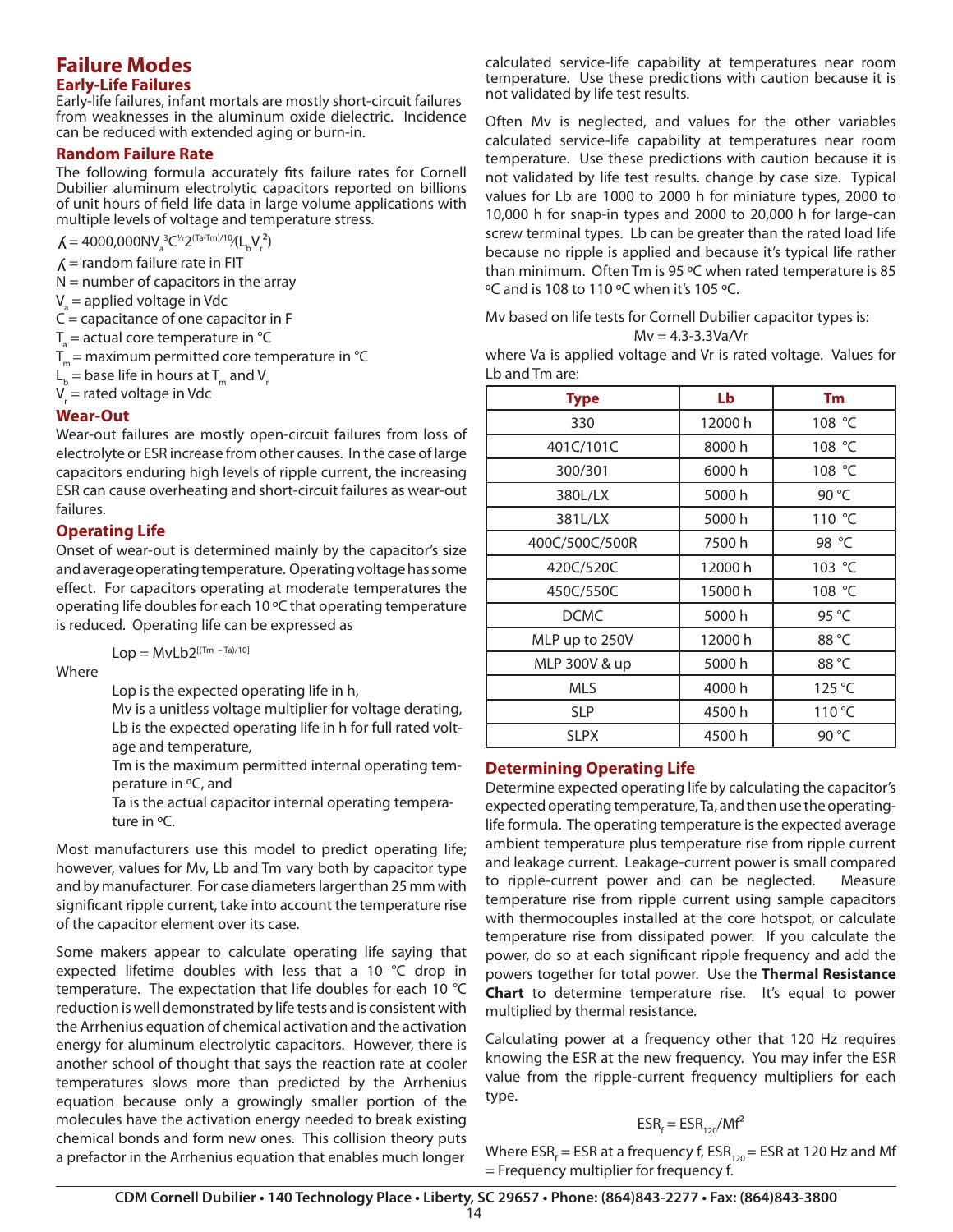Or you may calculate the new ESR using the equation in **ESR Frequency Characteristics**. Using that equation to solve for  $ESR_{hf}$  and including 3% for DF<sub>IP</sub>,

$$
ESR_f = ESR_{120} - 39800(f - 120)/fC
$$

Where ESR is in mΩ, f is in Hz and C is in µF. Although 3% is at the high end for DF $_{\text{lf}}$ , it fits with ESR<sub>120</sub> which is a maximum limit for the ESR at 120 Hz.

Besides knowing ESR at the new frequency you also need to know the ESR at a new temperature, the expected operating temperature. For Cornell Dubilier capacitors with electrolytes rated to –40 ºC this table shows representative ratios of ESR at elevated temperatures to ESR at 25 ºC.

| <b>Rated</b>     | <b>Capacitor Temperature</b> |                |                |  |  |  |  |  |
|------------------|------------------------------|----------------|----------------|--|--|--|--|--|
| <b>Voltage</b>   | 45 $^{\circ}$ C              | $65^{\circ}$ C | $85^{\circ}$ C |  |  |  |  |  |
| <b>Vdc</b>       | Ratio to ESR at 25 °C        |                |                |  |  |  |  |  |
| <b>Up to 150</b> | 82%                          | 77%            | 77%            |  |  |  |  |  |
| 200 to 300       | 75%                          | 70%            | 70%            |  |  |  |  |  |
| 350 & 450        | 70%                          | 60%            | 60%            |  |  |  |  |  |
| 500              | 61%                          | 49%            | 45%            |  |  |  |  |  |

Here's an illustration to unify this information: Consider the earlier example, a 4700 µF, 450 V capacitor in a 3 inch (76 mm) diameter and 5 5/8 inches (143 mm) long can with a maximum ESR at 25 ºC and 120 Hz of 30 mΩ. Suppose that the capacitor is used as a bus capacitor in a motor-drive inverter, and the ripple current consists of 11 A at 360 Hz and 6.5 A at 8000 Hz. And the average applied voltage, the bus voltage, is 390 Vdc.

First calculate the ESRs at the two frequencies. While you would use one or the other of the methods above to calculate ESR, here we'll use both to illustrate. If the capacitor is a Type DCMC, the frequency multiplier for 360 Hz is 1.13. Thus the 360 Hz ESR is 30/1.13² or 23.5 mΩ. Or using the **ESR Frequency Characteristics** equation, the 360 Hz ESR is [30 – 39800(360- 120)/360/4700] or 24.4 mΩ. Similarly at 8000 Hz the ESRs calculate to be 19.5 and 21.6 m $\Omega$ .

Next calculate the total power. At 360 Hz it's (11²)(0.0244) or 2.9 W. At 8000 Hz it's (6.5²)(0.0216) or 0.9 W. That's a total power of 3.8 W.

Then calculate the core hot-spot temperature. From the **Thermal Resistance Chart** the thermal resistance for free convection cooling is 3.07 ºC/W. So the temperature rise is (3.8) (3.07) or 14 ºC. If the ambient temperature were 50 ºC, the core temperature would be 64 ºC.

Now predict operating life capability using the **Operating Life** equation. The voltage multiplier, Mv is [4.3 – 3.3(390/450)] or 1.44. Operating life is

$$
Lop = (1.44)(5000)2^{[(95-64)/10]}
$$
  
= 61,700 h

But if the core temperature is 64  $\degree$ C, the ESR would have decreased about 40%. The new total power would be 0.6(3.8) or 2.3 W. The new temperature rise would be  $(3.07)(2.3)$  or 7 °C, and the core temperature would be 57 ºC. Recalculating operating life with the lower core temperature gives.

| Lop | $(1.44)(5000)2^{[(95-57)/10]}$ |
|-----|--------------------------------|
|     | 100,300 h                      |

And actual ESRs are typically 70% of limit so you could argue that the total power is 1.6 W. Thus the temperature rise would be 5 ºC, the core temperature, 55 ºC, and the operating life, 115,000 h. However, it is more accurate to use the maximum limit because that takes into account the ESR increase over life.

The example lower left shows the iterative approach. If a higher core temperature gives the operating life you require, you are done.

If the math needed to calculate operating life seems burdensome, take cheer. You can shortcut the calculations and consider more mounting and cooling options by using our Java applet on our website, http://www.cde.com.

### **Transient Over-Temperature**

As said, life of aluminum electrolytic capacitors generally doubles for each 10 ºC that the core temperature is reduced. The core is the hottest spot at about the center of the capacitor. However, as a capacitor heats up toward its maximum permitted core temperature, the rules change. At temperatures above the maximum core temperature and by 125 ºC for most types the electrolyte can be driven from capacitor element and the ESR can increase as much as 10 times. By this mechanism, transient over-temperature or over-current can permanently increase the ESR and make the capacitor unusable. Be alert to this possibility in high-temperature and high-ripple applications, and pay extra attention to system cooling.

# **Load Life Test**

Place the capacitors in a circulating air oven set to the upper temperature limit, 85 °C, 105°C or 125 °C,  $\pm$ 3 °C. Apply a DC voltage and an AC ripple voltage. Adjust the AC voltage to cause current equal to the rated ripple current to flow and adjust the DC voltage such that the peak voltage equals the capacitors' rated voltage. Apply the voltage for the rated load-life period –0 +6 h. Upon completion allow the capacitors to stabilize at 25 ºC for 24 h or more. The capacitors will meet the specified post-test limits for capacitance, ESR and DCL.

### **EIA Ripple Life Test, EIA IS-479**

Conduct the wear-out lifetime test per EIA Interim Standard 479. The highlights of that test are as follows:

Apply ripple current at 120 Hz or adjust to maintain the same power dissipation if performed at another frequency. Set DC bias voltage equal to rated voltage minus peak applied AC voltage. Set ambient temperature to  $85 \pm 2$  °C with airflow less than 0.5 m/s. Periodic test interval  $\leq$  1000 h. Sample size is 10 or more. Mount capacitors horizontally and spaced 25 mm or more. Choose any temperature  $\leq 85$  °C for measurements, and make all measurements at that temperature. End of Lifetime is ≤ the time when 10% or more of the sample have

> capacitance < 80% initial value or ESR > 200% initial requirement or DCL > initial value or there is evidence of mechanical damage or leakage of electrolyte.

10% of sample may fail short or open and not be counted.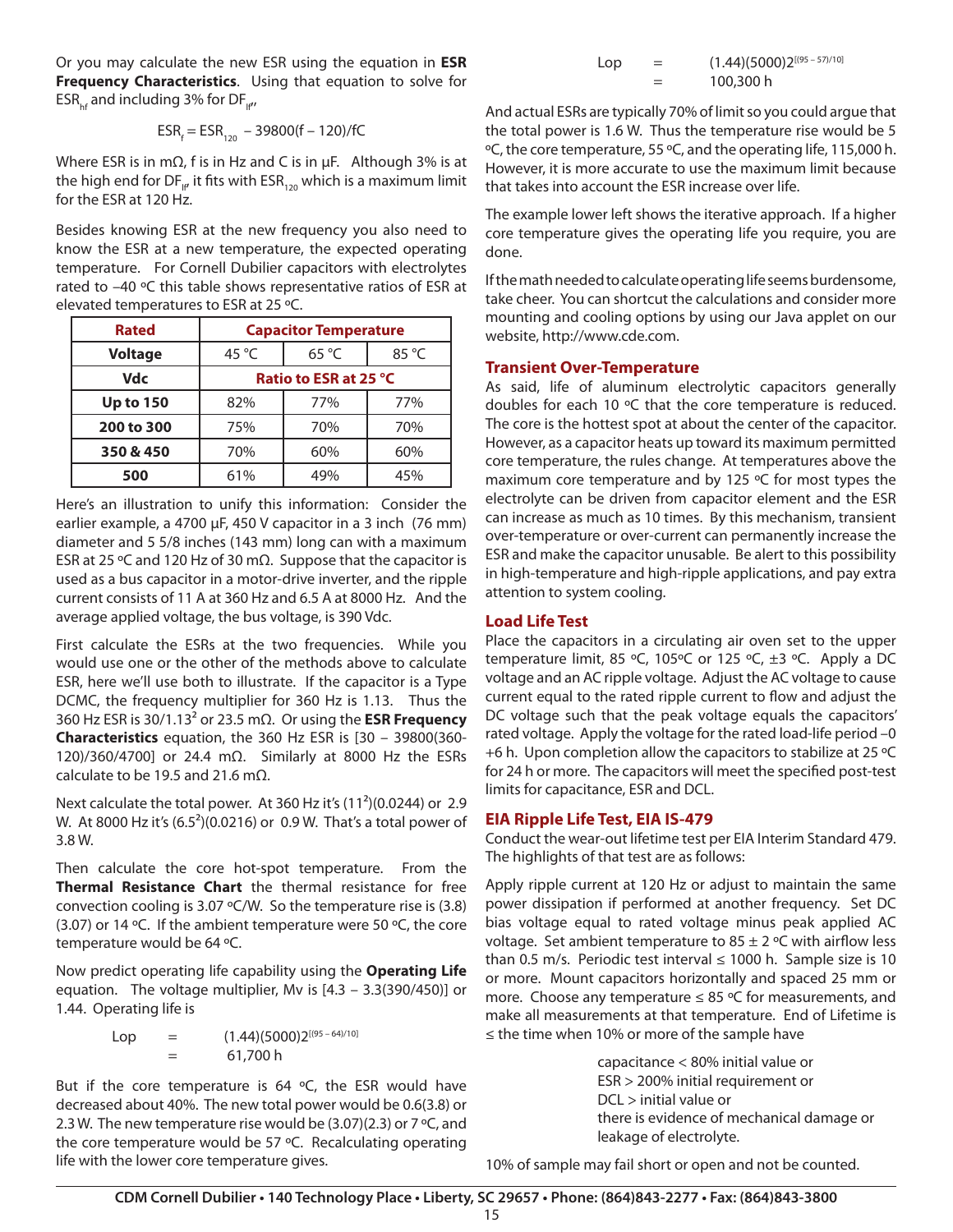# **Voltage Derating**

Voltage derating is expressed as the percentage that the applied voltage is less than rated voltage, e.g., a 450 V capacitor operating at 400 V would have 11% voltage derating.

Aluminum electrolytic capacitors made with formation voltages at least 35% higher than rated voltage and with rated temperatures of 85 ºC or higher, don't require much voltage derating. In applications operating at less than 45 °C no derating is needed, and with up to 75 °C, 10% is sufficient. For higher temperatures and with high ripple current, 15% or 20% is appropriate. Since operating life continues to increase for further derating, military and space applications use 50% voltage derating.

Photoflash capacitors may be used at full rated voltage at normal room temperatures because they are designed for such duty. Strobe capacitors benefit from at least 10% voltage derating because their continuous operation makes them run hot.

# **SHELF LIFE**

Aluminum electrolytic capacitors stored for more than 5 to 10 years may have increased levels of DC leakage current. Check if DCL meets application requirements before placing in service. Recondition high DCL units by applying rated voltage through 1,000  $\Omega$  resistor for 30 minutes.

Shelf life is a measure of how the capacitors will withstand storage for long times especially at high temperature. To test shelf life place the capacitors in an oven set to the shelf-life test temperature  $-0 +3 \text{ }^{\circ}\text{C}$  for the shelf-life test period. Upon completion of the test stabilize the capacitors at 25 ºC for 24 h or more. Apply the rated voltage for 30 minutes, then verify the post test limits. Unless otherwise specified the capacitance, DCL and ESR will meet initial requirements.

# **COOLING AND THERMAL RESISTANCE Cooling Strategies**

Cornell Dubilier screw-terminal capacitors conduct heat from

the core to the bottom much more effectively than out the sides. You can take advantage of this heat path by mounting the capacitors directly to a metal chassis. In many case sizes this can double the permitted ripple current for the same temperature rise.

Mounting can be by using capacitors with mounting studs and screwing the capacitors directly to the plate or it can be by pressing the capacitors against a plate using the interconnecting bus structure. Cornell Dubilier furnishes silpad inserts at the bottom of the capacitors for this application. The silpads create smooth bottoms by eliminating the steps at the sleeve rollovers. The thermal resistance between the can and the underlying plate for capacitors merely sitting on the plate is about 2.5 ºC/W. This decreases to less than 1 °C/W if the capacitors are pressed in place. Recommended vertical mounting force is 100 pounds. A Java applet is available on the Cornell Dubilier website which permits you to explore cooling options and directly see the affect on operating life. Go to http://www.cde.com.

# **Thermal Resistance**

In large-can capacitors there can be significant temperature rise from the case to the core, the hottest spot at the center of the capacitor. For Cornell Dubilier Thermal Pak screw-terminal capacitors use the following thermal resistance data to determine temperature rise from power dissipated. As an illustration, consider 20 amps of ripple current at 120 Hz in a 3 x 5 5/8 case with a maximum ESR of 20 mΩ. The hot, typical ESR would be about half that or 10 m $\Omega$ , and the power dissipated would be  $I^{2}$ Rs, 20<sup>2</sup>x0.01 or 4 W. For the DF case code the table shows that the thermal resistance from core to bottom of the can is about 0.41 ºC/W. That varies a little depending on how the capacitor is cooled, but 0.41 ºC/W predicts a temperature rise of 1.6 ºC for 4 W. The free-convection cooling column shows a total thermal resistance of 3.07 ºC/W for air on all sides and 1.02 ºC/W for the capacitor pressed against a large metal plate or chassis. The 3.07 ºC/W predicts a temperature rise of 12.3 ºC, and 1.02 ºC/W predicts  $4.1 \, \textdegree$ C.

16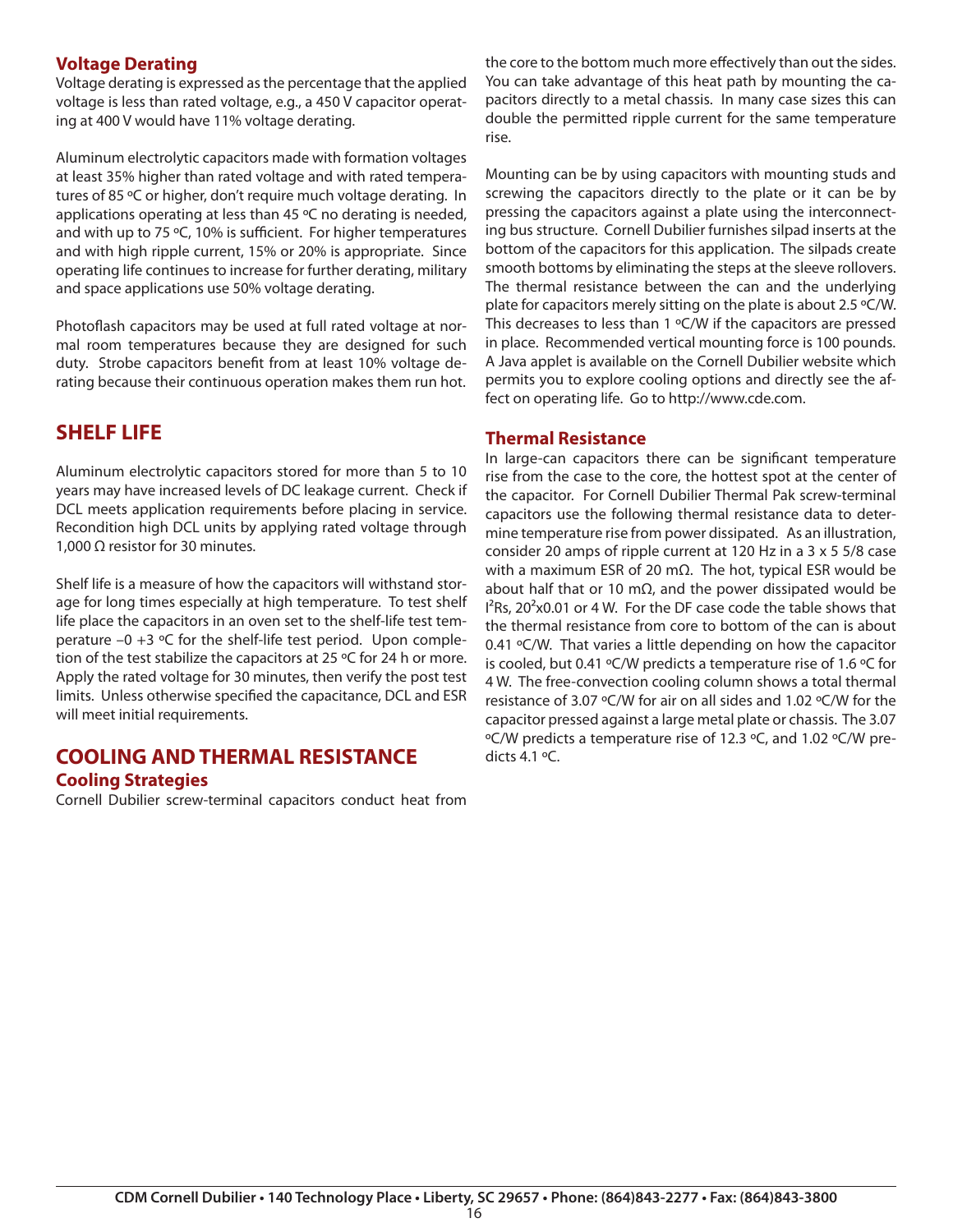|           |                        |                          | <b>Free Convection</b> |              |                          |                                |              |                              | 200 Ifm Airflow    |              |                                |                    |              |
|-----------|------------------------|--------------------------|------------------------|--------------|--------------------------|--------------------------------|--------------|------------------------------|--------------------|--------------|--------------------------------|--------------------|--------------|
| Case      | <b>Case Size</b>       |                          | Air on Side & End      |              |                          | <b>Air &amp; Metal Chassis</b> |              | <b>Air on Side &amp; End</b> |                    |              | <b>Air &amp; Metal Chassis</b> |                    |              |
| Code      | $D \times L$ (in)      | <b>Core to</b><br>bottom | Case to air            | <b>Total</b> | <b>Core to</b><br>bottom | <b>Case to</b><br>air          | <b>Total</b> | <b>Core to</b><br>bottom     | <b>Case to air</b> | <b>Total</b> | <b>Core to</b><br>bottom       | <b>Case to air</b> | <b>Total</b> |
| AK        | 1 3/8 X 1 5/8          | 1.67                     | 17.12                  | 18.78        | 1.68                     | 3.29                           | 4.97         | 1.66                         | 12.19              | 13.86        | 1.68                           | 3.08               | 4.76         |
| AA        | 1 3/8 X 2 1/8          | 1.70                     | 13.72                  | 15.42        | 1.74                     | 3.13                           | 4.87         | 1.70                         | 9.80               | 11.50        | 1.74                           | 2.90               | 4.64         |
| AH        | 13/8 X 25/8            | 1.72                     | 11.49                  | 13.21        | 1.78                     | 2.99                           | 4.77         | 1.72                         | 8.23               | 9.94         | 1.77                           | 2.73               | 4.51         |
| AB        | 1 3/8 X 3 1/8          | 1.72                     | 9.91                   | 11.63        | 1.80                     | 2.86                           | 4.66         | 1.71                         | 7.12               | 8.83         | 1.79                           | 2.59               | 4.38         |
| <b>AJ</b> | 1 3/8 X 3 5/8          | 1.69                     | 8.73                   | 10.43        | 1.81                     | 2.74                           | 4.55         | 1.69                         | 6.29               | 7.99         | 1.80                           | 2.46               | 4.25         |
| AC        | 1 3/8 X 4 1/8          | 1.66                     | 7.82                   | 9.48         | 1.81                     | 2.63                           | 4.44         | 1.66                         | 5.65               | 7.32         | 1.79                           | 2.33               | 4.13         |
| <b>AD</b> | 1 3/8 X 4 5/8          | 1.62                     | 7.09                   | 8.71         | 1.80                     | 2.52                           | 4.32         | 1.62                         | 5.14               | 6.76         | 1.78                           | 2.22               | 4.00         |
| AE        | 1 3/8 X 5 1/8          | 1.58                     | 6.49                   | 8.07         | 1.79                     | 2.42                           | 4.21         | 1.58                         | 4.72               | 6.30         | 1.76                           | 2.12               | 3.88         |
| AF        | 1 3/8 X 5 5/8          | 1.53                     | 5.99                   | 7.52         | 1.77                     | 2.33                           | 4.10         | 1.53                         | 4.37               | 5.90         | 1.74                           | 2.02               | 3.76         |
| ΕA        | 1 3/4 X 2 1/8          | 1.03                     | 10.40                  | 11.43        | 1.05                     | 1.90                           | 2.96         | 1.03                         | 7.43               | 8.46         | 1.05                           | 1.79               | 2.84         |
| EH        | 1 3/4 X 2 5/8          | 1.06                     | 8.77                   | 9.83         | 1.09                     | 1.84                           | 2.93         | 1.06                         | 6.28               | 7.34         | 1.09                           | 1.71               | 2.80         |
| EB        | 1 3/4 X 3 1/8          | 1.08                     | 7.61                   | 8.68         | 1.13                     | 1.77                           | 2.90         | 1.08                         | 5.47               | 6.55         | 1.12                           | 1.64               | 2.76         |
| EJ.       | 1 3/4 X 3 5/8          | 1.08                     | 6.73                   | 7.82         | 1.15                     | 1.72                           | 2.87         | 1.08                         | 4.86               | 5.94         | 1.15                           | 1.57               | 2.72         |
| EC        | 1 3/4 X 4 1/8          | 1.08                     | 6.06                   | 7.13         | 1.17                     | 1.66                           | 2.83         | 1.08                         | 4.39               | 5.47         | 1.16                           | 1.51               | 2.67         |
| ED        | 1 3/4 X 4 5/8          | 1.07                     | 5.51                   | 6.58         | 1.19                     | 1.61                           | 2.79         | 1.07                         | 4.01               | 5.08         | 1.17                           | 1.45               | 2.62         |
| EE        | 1 3/4 X 5 1/8          | 1.05                     | 5.07                   | 6.12         | 1.19                     | 1.55                           | 2.75         | 1.05                         | 3.70               | 4.75         | 1.18                           | 1.39               | 2.57         |
| EF        | 1 3/4 X 5 5/8          | 1.03                     | 4.69                   | 5.72         | 1.20                     | 1.50                           | 2.70         | 1.03                         | 3.43               | 4.47         | 1.18                           | 1.34               | 2.52         |
| ΒA        | 2 X 2 1/8              | 0.78                     | 8.89                   | 9.67         | 0.80                     | 1.45                           | 2.24         | 0.78                         | 6.35               | 7.14         | 0.80                           | 1.37               | 2.17         |
| BH        | 2 X 2 5/8              | 0.81                     | 7.53                   | 8.34         | 0.84                     | 1.40                           | 2.24         | 0.81                         | 5.40               | 6.21         | 0.83                           | 1.32               | 2.15         |
| BB        | 2 X 3 1/8              | 0.83                     | 6.55                   | 7.38         | 0.87                     | 1.36                           | 2.23         | 0.83                         | 4.71               | 5.54         | 0.87                           | 1.27               | 2.13         |
| <b>BJ</b> | 2 X 3 5/8              | 0.84                     | 5.82                   | 6.66         | 0.90                     | 1.32                           | 2.22         | 0.84                         | 4.20               | 5.04         | 0.89                           | 1.22               | 2.11         |
| ВC        | 2 X 4 1/8              | 0.85                     | 5.24                   | 6.09         | 0.92                     | 1.28                           | 2.20         | 0.85                         | 3.80               | 4.65         | 0.91                           | 1.18               | 2.09         |
| <b>BD</b> | 2 X 4 5/8              | 0.84                     | 4.78                   | 5.63         | 0.93                     | 1.25                           | 2.18         | 0.84                         | 3.48               | 4.33         | 0.93                           | 1.14               | 2.07         |
| BE        | 2 X 5 1/8              | 0.84                     | 4.40                   | 5.24         | 0.95                     | 1.21                           | 2.16         | 0.84                         | 3.22               | 4.06         | 0.94                           | 1.10               | 2.04         |
| <b>BF</b> | 2 X 5 5/8              | 0.83                     | 4.09                   | 4.92         | 0.96                     | 1.18                           | 2.14         | 0.83                         | 3.00               | 3.83         | 0.94                           | 1.06               | 2.01         |
| CН        | 2 1/2 X 2 5/8          | 0.52                     | 5.80                   | 6.32         | 0.53                     | 0.89                           | 1.42         | 0.52                         | 4.16               | 4.68         | 0.53                           | 0.85               | 1.38         |
| CB        | 2 1/2 X 3 1/8          | 0.54                     | 5.07                   | 5.61         | 0.56                     | 0.87                           | 1.43         | 0.54                         | 3.65               | 4.19         | 0.56                           | 0.82               | 1.38         |
| CJ        | 2 1/2 X 3 5/8          | 0.55                     | 4.53                   | 5.08         | 0.58                     | 0.85                           | 1.43         | 0.55                         | 3.27               | 3.82         | 0.58                           | 0.80               | 1.38         |
| CC        | 2 1/2 X 4 1/8          | 0.56                     | 4.10                   | 4.66         | 0.60                     | 0.83                           | 1.43         | 0.56                         | 2.98               | 3.54         | 0.60                           | 0.78               | 1.38         |
| CD        | 2 1/2 X 4 5/8          | 0.57                     | 3.47                   | 4.04         | 0.64                     | 0.79                           | 1.43         | 0.57                         | 2.55               | 3.11         | 0.63                           | 0.74               | 1.37         |
| CD        | 2 1/2 X 5 1/8          | 0.57                     | 3.47                   | 4.04         | 0.64                     | 0.79                           | 1.43         | 0.57                         | 2.55               | 3.11         | 0.63                           | 0.74               | 1.37         |
| CF        | 2 1/2 X 5 5/8          | 0.57                     | 3.23                   | 3.80         | 0.65                     | 0.78                           | 1.43         | 0.57                         | 2.38               | 2.95         | 0.64                           | 0.72               | 1.36         |
| DB        | 3 X 3 1/8              | 0.37                     | 4.10                   | 4.47         | 0.39                     | 0.61                           | 0.99         | 0.37                         | 2.95               | 3.33         | 0.39                           | 0.58               | 0.97         |
| <b>DJ</b> | 3 X 3 5/8              | 0.39                     | 3.67                   | 4.06         | 0.41                     | 0.59                           | 1.00         | 0.39                         | 2.66               | 3.04         | 0.41                           | 0.56               | 0.97         |
| <b>DC</b> | 3 X 4 1/8              | 0.40                     | 3.34                   | 3.73         | 0.43                     | 0.58                           | 1.01         | 0.40                         | 2.43               | 2.82         | 0.42                           | 0.55               | 0.97         |
| DC        | 3 X 4 5/8              | 0.40                     | 3.34                   | 3.73         | 0.43                     | 0.58                           | 1.01         | 0.40                         | 2.43               | 2.82         | 0.42                           | 0.55               | 0.97         |
| DE<br>DF  | 3 X 5 1/8              | 0.41                     | 2.85                   | 3.26<br>3.07 | 0.46<br>0.47             | 0.56<br>0.55                   | 1.02         | 0.41                         | 2.09               | 2.50         | 0.45                           | 0.53               | 0.98<br>0.98 |
| <b>DP</b> | 3 X 5 5/8<br>3 X 5 7/8 | 0.41<br>0.41             | 2.66<br>2.58           | 2.99         | 0.47                     | 0.55                           | 1.02<br>1.02 | 0.41<br>0.41                 | 1.96               | 2.37<br>2.32 | 0.46<br>0.47                   | 0.51<br>0.51       | 0.98         |
| DG        | 3 X 8 5/8              | 0.40                     | 1.95                   | 2.35         | 0.52                     | 0.49                           | 1.01         | 0.40                         | 1.91<br>1.47       | 1.87         | 0.51                           | 0.45               | 0.96         |
| FC        | 3 1/2 X 4 1/8          | 0.30                     | 2.79                   | 3.09         | 0.32                     | 0.43                           | 0.75         | 0.30                         | 2.03               | 2.33         | 0.31                           | 0.41               | 0.72         |
| FD        | 3 1/2 X 4 5/8          | 0.30                     | 2.58                   | 2.88         | 0.33                     | 0.42                           | 0.75         | 0.30                         | 1.88               | 2.19         | 0.33                           | 0.40               | 0.73         |
| FE.       | 3 1/2 X 5 1/8          | 0.31                     | 2.40                   | 2.71         | 0.34                     | 0.42                           | 0.76         | 0.31                         | 1.76               | 2.07         | 0.34                           | 0.39               | 0.73         |
| FF        | 3 1/2 X 5 5/8          | 0.31                     | 2.24                   | 2.56         | 0.35                     | 0.41                           | 0.76         | 0.31                         | 1.66               | 1.97         | 0.35                           | 0.39               | 0.74         |
| FP        | 3 1/2 X 5 7/8          | 0.31                     | 2.18                   | 2.49         | 0.36                     | 0.41                           | 0.77         | 0.32                         | 1.61               | 1.93         | 0.36                           | 0.38               | 0.74         |
| FG        | 3 1/2 X 8 5/8          | 0.31                     | 1.67                   | 1.98         | 0.40                     | 0.37                           | 0.78         | 0.31                         | 1.26               | 1.58         | 0.40                           | 0.34               | 0.74         |

# **Thermal Resistance °C/W Thermal Pak Screw Terminal Aluminum Electrolytic Capacitors**

**CDM Cornell Dubilier • 140 Technology Place • Liberty, SC 29657 • Phone: (864)843-2277 • Fax: (864)843-3800**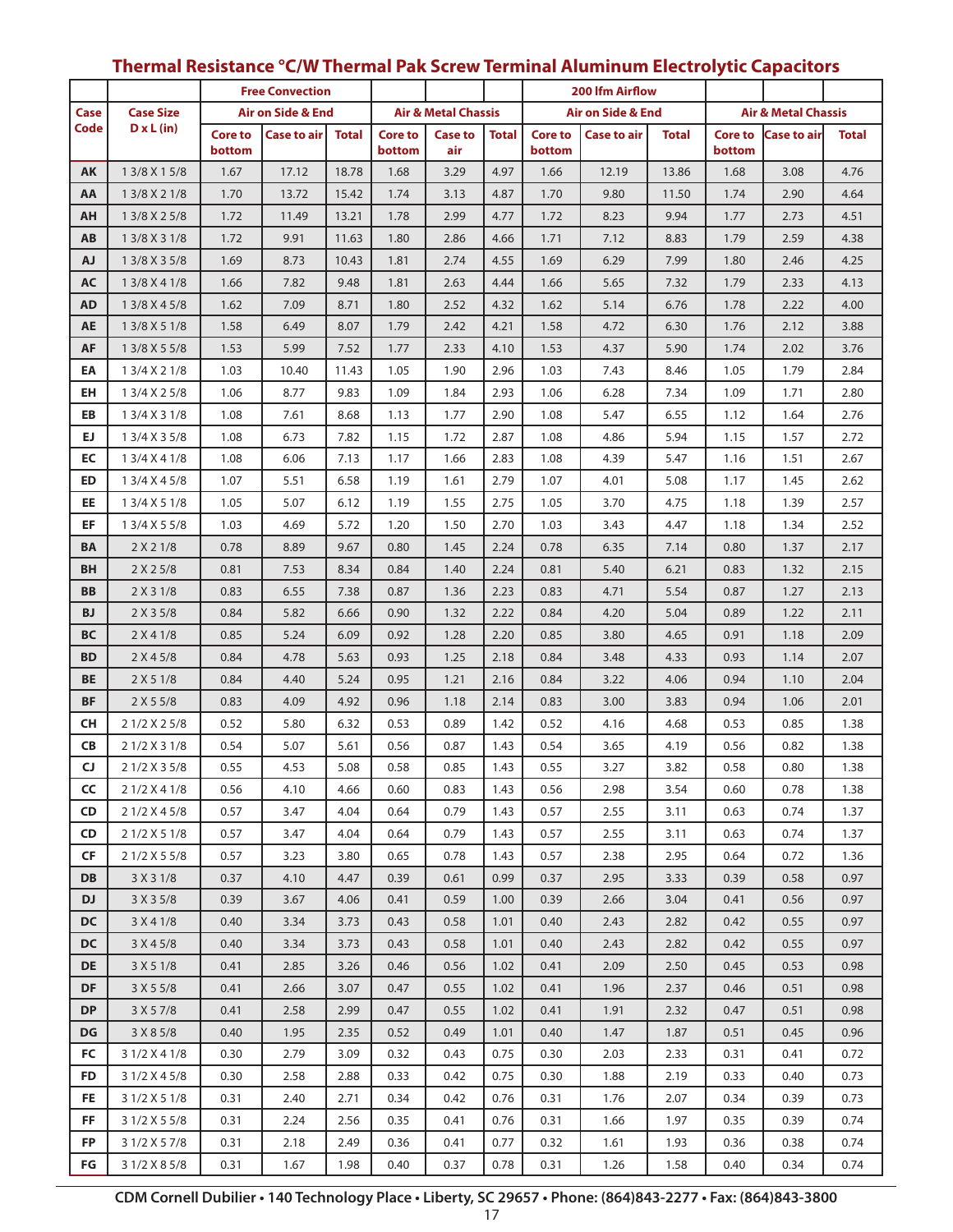|              |                   | 500 Ifm Airflow |                    |              |                |                                |       | 1000 Ifm Airflow |                              |       |                |                                |              |  |
|--------------|-------------------|-----------------|--------------------|--------------|----------------|--------------------------------|-------|------------------|------------------------------|-------|----------------|--------------------------------|--------------|--|
|              |                   |                 | Air on Side & End  |              |                | <b>Air &amp; Metal Chassis</b> |       |                  | <b>Air on Side &amp; End</b> |       |                | <b>Air &amp; Metal Chassis</b> |              |  |
| Case         | <b>Case Size</b>  | <b>Core to</b>  |                    |              | <b>Core to</b> |                                |       | <b>Core to</b>   |                              |       | <b>Core to</b> |                                |              |  |
| Code         | $D \times L$ (in) | bottom          | <b>Case to air</b> | <b>Total</b> | bottom         | Case to air                    | Total | bottom           | <b>Case to air</b>           | Total | bottom         | Case to air                    | <b>Total</b> |  |
| AK           | 1 3/8 X 1 5/8     | 1.66            | 7.83               | 9.49         | 1.68           | 2.75                           | 4.43  | 1.66             | 5.62                         | 7.29  | 1.68           | 2.46                           | 4.14         |  |
| AA           | 1 3/8 X 2 1/8     | 1.70            | 6.31               | 8.02         | 1.73           | 2.53                           | 4.26  | 1.70             | 4.56                         | 6.26  | 1.73           | 2.22                           | 3.95         |  |
| AH           | 1 3/8 X 2 5/8     | 1.72            | 5.33               | 7.05         | 1.76           | 2.35                           | 4.11  | 1.72             | 3.87                         | 5.59  | 1.76           | 2.04                           | 3.79         |  |
| AB           | 1 3/8 X 3 1/8     | 1.71            | 4.64               | 6.35         | 1.78           | 2.19                           | 3.97  | 1.71             | 3.39                         | 5.11  | 1.77           | 1.88                           | 3.65         |  |
| <b>AJ</b>    | 1 3/8 X 3 5/8     | 1.69            | 4.13               | 5.82         | 1.78           | 2.05                           | 3.83  | 1.69             | 3.04                         | 4.73  | 1.76           | 1.75                           | 3.52         |  |
| <b>AC</b>    | 1 3/8 X 4 1/8     | 1.66            | 3.73               | 5.39         | 1.77           | 1.93                           | 3.70  | 1.66             | 2.76                         | 4.42  | 1.75           | 1.64                           | 3.39         |  |
| <b>AD</b>    | 1 3/8 X 4 5/8     | 1.62            | 3.41               | 5.03         | 1.75           | 1.82                           | 3.57  | 1.62             | 2.54                         | 4.16  | 1.72           | 1.54                           | 3.27         |  |
| <b>AE</b>    | 1 3/8 X 5 1/8     | 1.58            | 3.15               | 4.73         | 1.72           | 1.73                           | 3.45  | 1.58             | 2.36                         | 3.93  | 1.70           | 1.46                           | 3.15         |  |
| AF           | 1 3/8 X 5 5/8     | 1.53            | 2.93               | 4.46         | 1.69           | 1.64                           | 3.33  | 1.53             | 2.20                         | 3.73  | 1.66           | 1.38                           | 3.04         |  |
| EA           | 1 3/4 X 2 1/8     | 1.03            | 4.79               | 5.83         | 1.05           | 1.61                           | 2.66  | 1.03             | 3.46                         | 4.50  | 1.05           | 1.45                           | 2.49         |  |
| EH           | 1 3/4 X 2 5/8     | 1.06            | 4.08               | 5.14         | 1.09           | 1.51                           | 2.60  | 1.06             | 2.97                         | 4.03  | 1.08           | 1.35                           | 2.43         |  |
| EB           | 1 3/4 X 3 1/8     | 1.08            | 3.57               | 4.65         | 1.12           | 1.43                           | 2.55  | 1.08             | 2.62                         | 3.69  | 1.11           | 1.26                           | 2.37         |  |
| EJ.          | 1 3/4 X 3 5/8     | 1.08            | 3.20               | 4.28         | 1.14           | 1.36                           | 2.50  | 1.08             | 2.36                         | 3.44  | 1.13           | 1.19                           | 2.32         |  |
| EC           | 1 3/4 X 4 1/8     | 1.08            | 2.91               | 3.99         | 1.15           | 1.29                           | 2.44  | 1.08             | 2.16                         | 3.24  | 1.14           | 1.13                           | 2.27         |  |
| ED           | 1 3/4 X 4 5/8     | 1.07            | 2.67               | 3.74         | 1.16           | 1.23                           | 2.39  | 1.07             | 2.00                         | 3.07  | 1.14           | 1.07                           | 2.21         |  |
| EE           | 1 3/4 X 5 1/8     | 1.05            | 2.48               | 3.54         | 1.16           | 1.18                           | 2.33  | 1.05             | 1.87                         | 2.92  | 1.14           | 1.02                           | 2.16         |  |
| EF           | 1 3/4 X 5 5/8     | 1.03            | 2.32               | 3.35         | 1.15           | 1.13                           | 2.28  | 1.03             | 1.76                         | 2.79  | 1.13           | 0.97                           | 2.11         |  |
| <b>BA</b>    | 2 X 2 1/8         | 0.78            | 4.10               | 4.88         | 0.79           | 1.25                           | 2.04  | 0.78             | 2.97                         | 3.75  | 0.79           | 1.14                           | 1.93         |  |
| <b>BH</b>    | 2 X 2 5/8         | 0.81            | 3.50               | 4.32         | 0.83           | 1.18                           | 2.01  | 0.81             | 2.55                         | 3.36  | 0.83           | 1.07                           | 1.89         |  |
| <b>BB</b>    | 2 X 3 1/8         | 0.83            | 3.08               | 3.91         | 0.86           | 1.13                           | 1.99  | 0.83             | 2.26                         | 3.09  | 0.86           | 1.01                           | 1.86         |  |
| <b>BJ</b>    | 2 X 3 5/8         | 0.84            | 2.77               | 3.61         | 0.88           | 1.07                           | 1.96  | 0.84             | 2.05                         | 2.89  | 0.88           | 0.95                           | 1.83         |  |
| <b>BC</b>    | 2 X 4 1/8         | 0.85            | 2.52               | 3.37         | 0.90           | 1.03                           | 1.93  | 0.85             | 1.88                         | 2.73  | 0.89           | 0.91                           | 1.80         |  |
| <b>BD</b>    | 2 X 4 5/8         | 0.84            | 2.33               | 3.17         | 0.91           | 0.99                           | 1.90  | 0.84             | 1.75                         | 2.59  | 0.90           | 0.87                           | 1.77         |  |
| BE           | 2 X 5 1/8         | 0.84            | 2.17               | 3.01         | 0.92           | 0.95                           | 1.87  | 0.84             | 1.64                         | 2.48  | 0.91           | 0.83                           | 1.74         |  |
| <b>BF</b>    | 2 X 5 5/8         | 0.83            | 2.03               | 2.86         | 0.93           | 0.91                           | 1.84  | 0.83             | 1.55                         | 2.38  | 0.91           | 0.80                           | 1.71         |  |
| <b>CH</b>    | 2 1/2 X 2 5/8     | 0.52            | 2.70               | 3.22         | 0.53           | 0.78                           | 1.31  | 0.52             | 1.97                         | 2.49  | 0.53           | 0.71                           | 1.24         |  |
| CB           | 2 1/2 X 3 1/8     | 0.54            | 2.39               | 2.93         | 0.55           | 0.75                           | 1.30  | 0.54             | 1.76                         | 2.29  | 0.55           | 0.68                           | 1.23         |  |
| $\mathsf{C}$ | 2 1/2 X 3 5/8     | 0.55            | 2.16               | 2.71         | 0.58           | 0.72                           | 1.30  | 0.55             | 1.60                         | 2.15  | 0.57           | 0.65                           | 1.23         |  |
| CC           | 2 1/2 X 4 1/8     | 0.56            | 1.98               | 2.54         | 0.59           | 0.70                           | 1.29  | 0.56             | 1.48                         | 2.04  | 0.59           | 0.63                           | 1.22         |  |
| CD           | 2 1/2 X 4 5/8     | 0.57            | 1.72               | 2.29         | 0.62           | 0.65                           | 1.27  | 0.57             | 1.31                         | 1.88  | 0.62           | 0.58                           | 1.20         |  |
| <b>CD</b>    | 2 1/2 X 5 1/8     | 0.57            | 1.72               | 2.29         | 0.62           | 0.65                           | 1.27  | 0.57             | 1.31                         | 1.88  | 0.62           | 0.58                           | 1.20         |  |
| CF           | 2 1/2 X 5 5/8     | 0.57            | 1.62               | 2.19         | 0.63           | 0.63                           | 1.26  | 0.57             | 1.24                         | 1.81  | 0.62           | 0.56                           | 1.19         |  |
| <b>DB</b>    | 3 X 3 1/8         | 0.37            | 1.94               | 2.31         | 0.39           | 0.53                           | 0.92  | 0.37             | 1.42                         | 1.80  | 0.38           | 0.49                           | 0.88         |  |
| <b>DJ</b>    | 3 X 3 5/8         | 0.39            | 1.76               | 2.14         | 0.40           | 0.52                           | 0.92  | 0.39             | 1.30                         | 1.69  | 0.40           | 0.47                           | 0.88         |  |
| <b>DC</b>    | 3 X 4 1/8         | 0.40            | 1.62               | 2.02         | 0.42           | 0.50                           | 0.92  | 0.40             | 1.21                         | 1.61  | 0.42           | 0.46                           | 0.88         |  |
| <b>DC</b>    | 3 X 4 5/8         | 0.40            | 1.62               | 2.02         | 0.42           | 0.50                           | 0.92  | 0.40             | 1.21                         | 1.61  | 0.42           | 0.46                           | 0.88         |  |
| <b>DE</b>    | 3 X 5 1/8         | 0.41            | 1.42               | 1.83         | 0.45           | 0.47                           | 0.92  | 0.41             | 1.08                         | 1.49  | 0.44           | 0.43                           | 0.88         |  |
| DF           | 3 X 5 5/8         | 0.41            | 1.34               | 1.76         | 0.46           | 0.46                           | 0.92  | 0.41             | 1.03                         | 1.44  | 0.45           | 0.42                           | 0.87         |  |
| <b>DP</b>    | 3 X 5 7/8         | 0.41            | 1.31               | 1.72         | 0.46           | 0.46                           | 0.92  | 0.41             | 1.01                         | 1.42  | 0.46           | 0.41                           | 0.87         |  |
| DG           | 3 X 8 5/8         | 0.40            | 1.05               | 1.45         | 0.50           | 0.39                           | 0.89  | 0.40             | 0.83                         | 1.23  | 0.48           | 0.36                           | 0.84         |  |
| FC           | 3 1/2 X 4 1/8     | 0.30            | 1.36               | 1.65         | 0.31           | 0.38                           | 0.69  | 0.30             | 1.02                         | 1.31  | 0.31           | 0.35                           | 0.66         |  |
| <b>FD</b>    | 3 1/2 X 4 5/8     | 0.30            | 1.27               | 1.57         | 0.32           | 0.37                           | 0.69  | 0.30             | 0.96                         | 1.26  | 0.32           | 0.34                           | 0.66         |  |
| FE.          | 3 1/2 X 5 1/8     | 0.31            | 1.20               | 1.51         | 0.34           | 0.36                           | 0.70  | 0.31             | 0.91                         | 1.22  | 0.33           | 0.33                           | 0.67         |  |
| FF           | 3 1/2 X 5 5/8     | 0.31            | 1.14               | 1.45         | 0.35           | 0.35                           | 0.70  | 0.31             | 0.87                         | 1.19  | 0.34           | 0.33                           | 0.67         |  |
| <b>FP</b>    | 3 1/2 X 5 7/8     | 0.32            | 1.11               | 1.43         | 0.35           | 0.35                           | 0.70  | 0.32             | 0.86                         | 1.17  | 0.35           | 0.32                           | 0.67         |  |
| FG           | 3 1/2 X 8 5/8     | 0.32            | 0.91               | 1.22         | 0.39           | 0.31                           | 0.70  | 0.32             | 0.72                         | 1.04  | 0.38           | 0.28                           | 0.66         |  |

# **Thermal Resistance °C/W Thermal Pak Screw Terminal Aluminum Electrolytic Capacitors**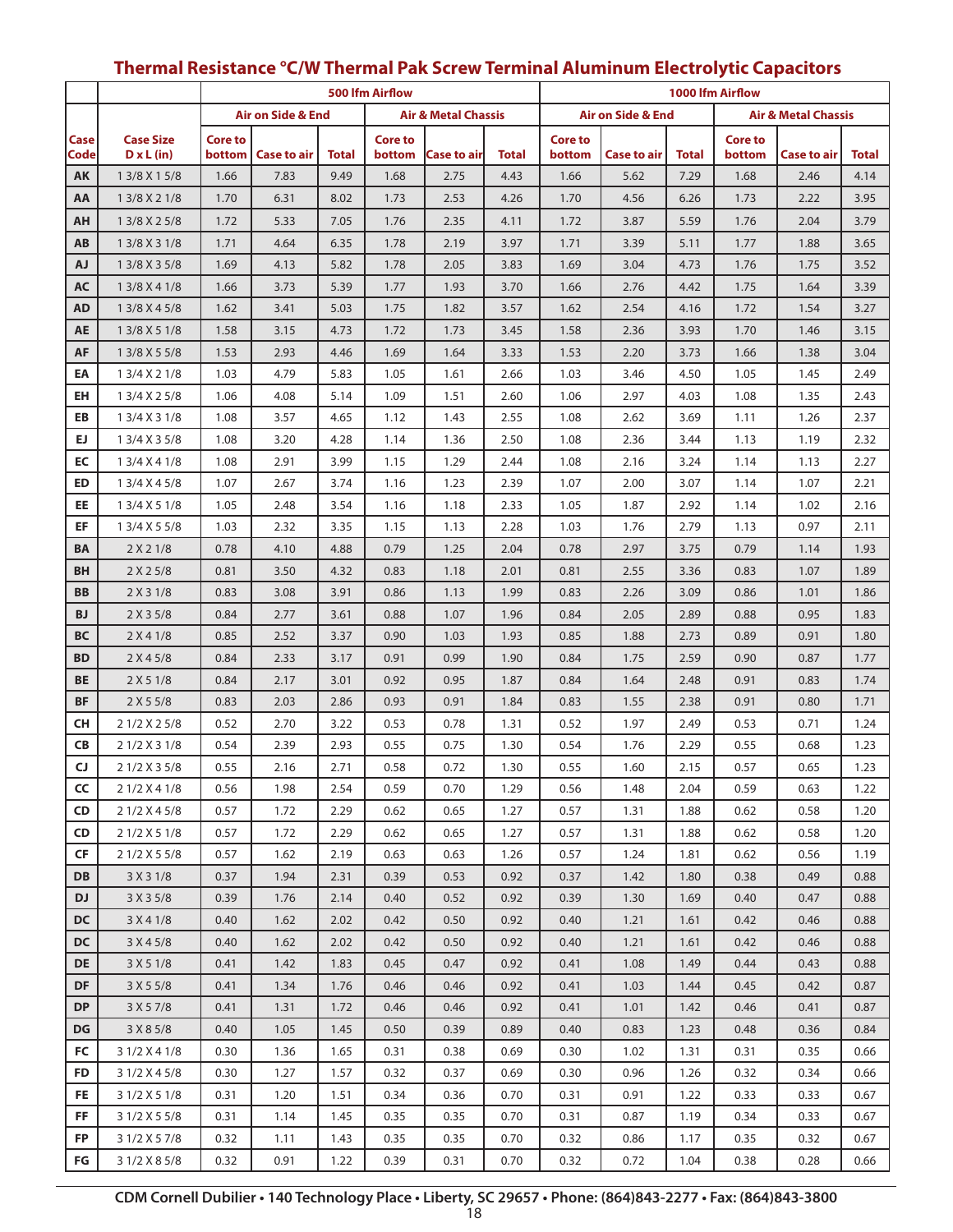|                 |                  |         | <b>Free Convection</b> |       |         |         | <b>200 Ifm Airflow</b> |         | 500 Ifm Airflow |       |         | 1000 lfm Airflow |       |  |
|-----------------|------------------|---------|------------------------|-------|---------|---------|------------------------|---------|-----------------|-------|---------|------------------|-------|--|
| Case            | <b>Case Size</b> | core to | case to                |       | core to | case to |                        | core to | case to         |       | core to | case to          |       |  |
| Code            | DxL(mm)          | case    | air                    | total | case    | air     | total                  | case    | air             | total | case    | air              | total |  |
| <b>H01</b>      | $22 \times 25$   | 7.92    | 22.46                  | 30.38 | 7.90    | 13.05   | 20.96                  | 7.89    | 8.31            | 16.20 | 7.87    | 5.78             | 13.64 |  |
| H <sub>02</sub> | 22 x 30          | 8.13    | 20.02                  | 28.15 | 8.11    | 11.75   | 19.87                  | 8.09    | 7.58            | 15.67 | 8.06    | 5.34             | 13.41 |  |
| H03             | 22 x 35          | 8.33    | 18.15                  | 26.48 | 8.31    | 10.78   | 19.08                  | 8.28    | 7.05            | 15.32 | 8.24    | 5.04             | 13.28 |  |
| H04             | 22 x 40          | 8.51    | 16.69                  | 25.20 | 8.48    | 10.03   | 18.51                  | 8.44    | 6.65            | 15.09 | 8.39    | 4.83             | 13.22 |  |
| <b>H05</b>      | $22 \times 50$   | 8.83    | 14.56                  | 23.39 | 8.79    | 8.97    | 17.75                  | 8.73    | 6.12            | 14.85 | 8.66    | 4.56             | 13.22 |  |
| J01             | 25 x 25          | 6.11    | 18.99                  | 25.10 | 6.10    | 11.04   | 17.14                  | 6.08    | 7.03            | 13.11 | 6.06    | 4.89             | 10.95 |  |
| J02             | 25 x 30          | 6.32    | 17.01                  | 23.33 | 6.30    | 9.99    | 16.29                  | 6.28    | 6.44            | 12.72 | 6.25    | 4.54             | 10.79 |  |
| JO3             | 25 x 35          | 6.52    | 15.49                  | 22.00 | 6.49    | 9.20    | 15.69                  | 6.46    | 6.01            | 12.47 | 6.42    | 4.30             | 10.72 |  |
| J04             | 25 x 40          | 6.70    | 14.29                  | 20.99 | 6.67    | 8.59    | 15.26                  | 6.63    | 5.70            | 12.32 | 6.58    | 4.13             | 10.71 |  |
| J45             | 25 x 45          | 6.87    | 13.32                  | 20.19 | 6.83    | 8.11    | 14.94                  | 6.78    | 5.46            | 12.24 | 6.72    | 4.02             | 10.73 |  |
| <b>J05</b>      | 25 x 50          | 7.03    | 12.54                  | 19.57 | 6.98    | 7.73    | 14.71                  | 6.92    | 5.27            | 12.20 | 6.85    | 3.93             | 10.78 |  |
| <b>K01</b>      | 30 x 25          | 4.28    | 14.84                  | 19.12 | 4.26    | 8.63    | 12.89                  | 4.25    | 5.50            | 9.74  | 4.22    | 3.82             | 8.04  |  |
| K02             | 30 x 30          | 4.46    | 13.40                  | 17.86 | 4.44    | 7.87    | 12.31                  | 4.41    | 5.08            | 9.49  | 4.38    | 3.58             | 7.96  |  |
| <b>K03</b>      | 30 x 35          | 4.63    | 12.27                  | 16.91 | 4.61    | 7.29    | 11.90                  | 4.57    | 4.77            | 9.34  | 4.53    | 3.41             | 7.94  |  |
| K04             | 30 x 40          | 4.80    | 11.38                  | 16.18 | 4.77    | 6.84    | 11.61                  | 4.73    | 4.54            | 9.26  | 4.67    | 3.29             | 7.96  |  |
| K45             | 30 x 45          | 4.96    | 10.66                  | 15.62 | 4.92    | 6.49    | 11.41                  | 4.87    | 4.37            | 9.23  | 4.80    | 3.21             | 8.01  |  |
| <b>K05</b>      | 30 x 50          | 5.12    | 10.07                  | 15.19 | 5.07    | 6.21    | 11.28                  | 5.00    | 4.23            | 9.24  | 4.92    | 3.15             | 8.07  |  |
| A01             | 35 x 25          | 3.19    | 11.98                  | 15.18 | 3.18    | 6.97    | 10.15                  | 3.16    | 4.44            | 7.60  | 3.14    | 3.09             | 6.22  |  |
| A02             | 35 x 30          | 3.35    | 10.89                  | 14.24 | 3.33    | 6.40    | 9.73                   | 3.31    | 4.13            | 7.43  | 3.28    | 2.91             | 6.18  |  |
| A03             | 35 x 35          | 3.51    | 10.03                  | 13.53 | 3.48    | 5.96    | 9.44                   | 3.45    | 3.89            | 7.34  | 3.40    | 2.78             | 6.18  |  |
| A04             | 35 x 40          | 3.66    | 9.34                   | 13.00 | 3.62    | 5.62    | 9.24                   | 3.58    | 3.72            | 7.30  | 3.52    | 2.69             | 6.22  |  |
| A45             | 35 x 45          | 3.80    | 8.78                   | 12.58 | 3.76    | 5.35    | 9.10                   | 3.70    | 3.59            | 7.29  | 3.64    | 2.63             | 6.27  |  |
| A05             | 35 x 50          | 3.94    | 8.32                   | 12.26 | 3.89    | 5.13    | 9.02                   | 3.82    | 3.49            | 7.31  | 3.74    | 2.59             | 6.33  |  |
| A06             | 35 x 63          | 4.26    | 7.46                   | 11.72 | 4.19    | 4.75    | 8.94                   | 4.09    | 3.34            | 7.43  | 3.98    | 2.54             | 6.53  |  |
| A08             | 35 x 80          | 4.63    | 6.76                   | 11.39 | 4.52    | 4.48    | 9.00                   | 4.38    | 3.26            | 7.64  | 4.23    | 2.54             | 6.78  |  |
| A10             | 35 x 105         | 5.03    | 6.19                   | 11.21 | 4.87    | 4.30    | 9.17                   | 4.69    | 3.24            | 7.93  | 4.49    | 2.59             | 7.08  |  |
| <b>N04</b>      | $40 \times 40$   | 2.90    | 7.84                   | 10.74 | 2.87    | 4.71    | 7.58                   | 2.82    | 3.12            | 5.94  | 2.77    | 2.25             | 5.02  |  |
| <b>N05</b>      | $40 \times 50$   | 3.15    | 7.03                   | 10.18 | 3.10    | 4.33    | 7.43                   | 3.04    | 2.94            | 5.98  | 2.96    | 2.18             | 5.14  |  |
| <b>N06</b>      | 40 x 63          | 3.45    | 6.34                   | 9.79  | 3.37    | 4.03    | 7.41                   | 3.28    | 2.83            | 6.11  | 3.17    | 2.14             | 5.31  |  |
| <b>N08</b>      | 40 x 80          | 3.79    | 5.78                   | 9.57  | 3.68    | 3.83    | 7.50                   | 3.54    | 2.77            | 6.31  | 3.39    | 2.15             | 5.54  |  |
| <b>N10</b>      | 40 x 105         | 4.18    | 5.33                   | 9.51  | 4.02    | 3.70    | 7.71                   | 3.83    | 2.77            | 6.60  | 3.63    | 2.19             | 5.83  |  |
| <b>B05</b>      | 50 x 50          | 2.20    | 5.25                   | 7.45  | 2.15    | 3.23    | 5.38                   | 2.09    | 2.19            | 4.27  | 2.01    | 1.61             | 3.62  |  |
| <b>B06</b>      | $50 \times 63$   | 2.44    | 4.79                   | 7.23  | 2.37    | 3.04    | 5.40                   | 2.27    | 2.11            | 4.39  | 2.17    | 1.59             | 3.76  |  |
| <b>B08</b>      | 50 x 80          | 2.72    | 4.41                   | 7.14  | 2.61    | 2.90    | 5.52                   | 2.48    | 2.08            | 4.56  | 2.34    | 1.60             | 3.94  |  |
| <b>B09</b>      | 50 x 92          | 2.90    | 4.24                   | 7.14  | 2.76    | 2.86    | 5.62                   | 2.60    | 2.09            | 4.69  | 2.44    | 1.61             | 4.06  |  |
| <b>B10</b>      | 50 x 105         | 3.07    | 4.12                   | 7.18  | 2.90    | 2.83    | 5.74                   | 2.72    | 2.10            | 4.81  | 2.53    | 1.63             | 4.17  |  |

# **Thermal Resistance Chart °C/W Snap-in Aluminum Electrolytic Capacitors**

# **PROCESS CONSIDERATIONS**

# **SOLDERING**

## **Preheat**

Don't exceed the maximum storage temperature while preheating the capacitors. If this cannot be avoided, contact the supplier first.

# **Temperature and Duration**

Strictly adhere to soldering conditions for temperature, duration and minimum distance of solder from body. Don't contact insulating sleeve or other plastic parts with a soldering iron or molten solder. Reflow solder only SMT types, and then only one reflow cycle. Contact the supplier if more than one reflow is necessary.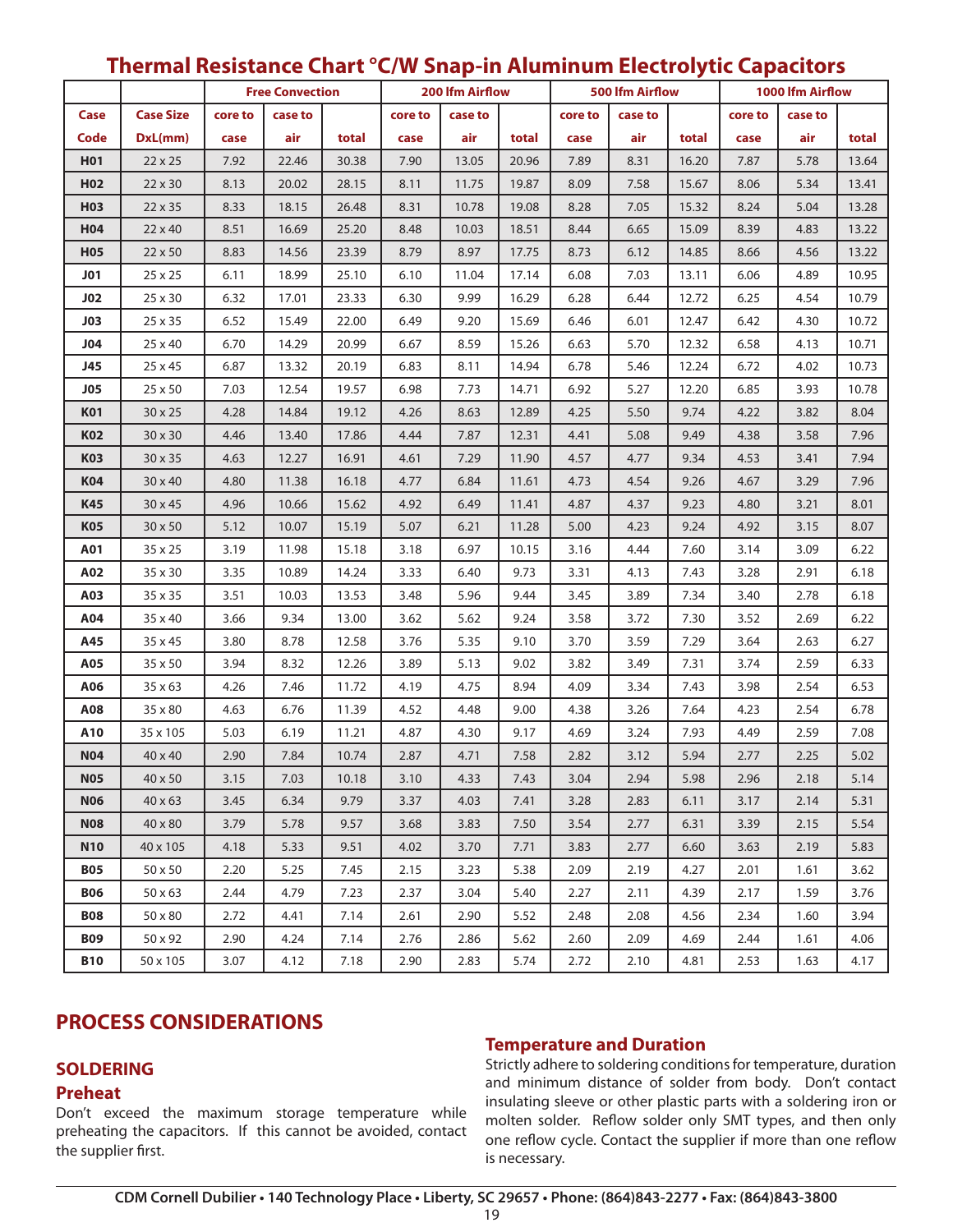#### **Care after Soldering**

Do not exert any mechanical force like bending, straightening, twisting or tilting of capacitors after soldering into a printed circuit board.

#### **Handling Assembled Devices**

During transport and handling of assembled devices do not misuse capacitors as a handle. Ensure that capacitors are protected from physical damage during mounting of printed circuit boards into assemblies or during stacking.

#### **Halogenated-Solvent Cleaning**

Halogenated hydrocarbon solvents (CFC) are ozone depleting chemicals harmful to the environment. Such solvents can penetrate the capacitors' seals and cause corrosion and failure when voltage is applied, and so use them to clean aluminum electrolytic capacitors only to the limited conditions given by the component supplier and then only as a last resort. Solventproof miniature capacitors and capacitors with epoxy endseals are available for limited use with halogenated solvents.

### **Aqueous Cleaning**

Water with a mild detergent may be used to clean aluminum electrolytic capacitors. However, immediately dry the capacitors in hot air at about 85 ºC for 5 or more minutes but not hotter than the capacitors' maximum storage temperature. Water can become trapped beneath the sleeve which may not be dispelled by evaporation at room temperature. Water can be trapped under the sleeve and cause hydration and discoloration of the aluminum cases; although this does not affect capacitor operation.

### **Alcohol Cleaning**

Alcohol solvents like isopropanol, methanol, ethanol and propanol have no harmful affects on aluminum electrolytic capacitors. While they are fine for cleaning, they are not very effective in removal of commercial soldering fluxes.

#### **Cleaning Precautions**

The capacitor's insulating sleeve may re-shrink or crack if rapidly heated to above 100 ºC just after cleaning. If the solder flux contains chlorine as many active flux types do, frequently regenerate or replace the cleaning solvent to avoid damaging the capacitors. Cleaning solvents may swell the insulating sleeves and affect the legibility of marking if applied too long or with too high mechanical forces or temperatures.

# **Potting and Gluing**

Be certain that varnishing, coating, lacquering, embedding and gluing near the capacitors' seals are halogen free. And be sure all constituent parts including base material, thinners, binders, reacting agents, propellants and additives are halogen free. If the printed circuit board has been cleaned with halogenated solvent, be sure it's fully dry before installation of capacitors. When gluing, don't apply glue to the full capacitor circumference, and don't cover the capacitors' pressure-relief vent with potting or glue.

# **Fumigation Warning**

International shipments of electronic equipment are often in wooden crates, and these crates may be fumigated with methyl bromide gas during shipment to control insect infestation. Also, some factories such as flourmills are routinely fumigated with this gas. Methyl bromide can penetrate cardboard boxes, vinyl bags and other packaging materials used to protect the equipment. Methyl bromide can also penetrate the seals of aluminum electrolytic capacitors; cause corrosion and cause open-circuit capacitor failure after the equipment is put into service.

Beginning in 2005 methyl bromide use has been limited to applications with EPA Critical Use Exemptions for specific agricultural and food-processing use.

To protect aluminum electrolytic capacitors against such failures use capacitors proven to be able to withstand fumigation or individually sealed to prevent penetration of the methyl bromide gas. Screw terminal capacitors with rubber vent plugs are the most susceptible type.

# **MOUNTING**

#### **Mounting Position**

Aluminum electrolytic capacitors have longer operating lives at lower ambient temperatures; so, put the capacitors at the coolest place on the board. Ensure that aluminum electrolytic capacitors are away from hot components like power resistors, power transistors or diodes and transformers. Adequately space components apart for cooling air to circulate. Ensure that aluminum electrolytic capacitors are away from hot components like power resistors, power transistors or diodes and transformers. Adequately space components apart for cooling air to circulate. This is especially important when high ripple current or charge/discharge loads are applied.

Mount screw-terminal capacitors upright with terminals up or horizontally with pressure-relief vent plug at the 12-O'clock position; so, the least amount of electrolyte will be expelled if the vent operates. Do not mount upside down with terminals down as this may reduce the operating life and could impair the operation of the pressure-relief vent.

Place the capacitors so that a person working on the equipment would be protected from the hot vapor in the event that a vent was to operate.

### **Horizontal Mounting**

One maker of high voltage screw terminal aluminum electrolytic capacitors reports that if mounted horizontally, the positive terminal should be above the negative terminal to avoid corrosion. This is not needed with Cornell Dubilier capacitors, but if you advocate better safe than sorry, you can mount the capacitor with the vent plug at the 11-O'clock position, so the positive terminal would be higher.

For high-ripple-current applications of screw terminal aluminum electrolytic capacitors with extended paper, horizontal moun-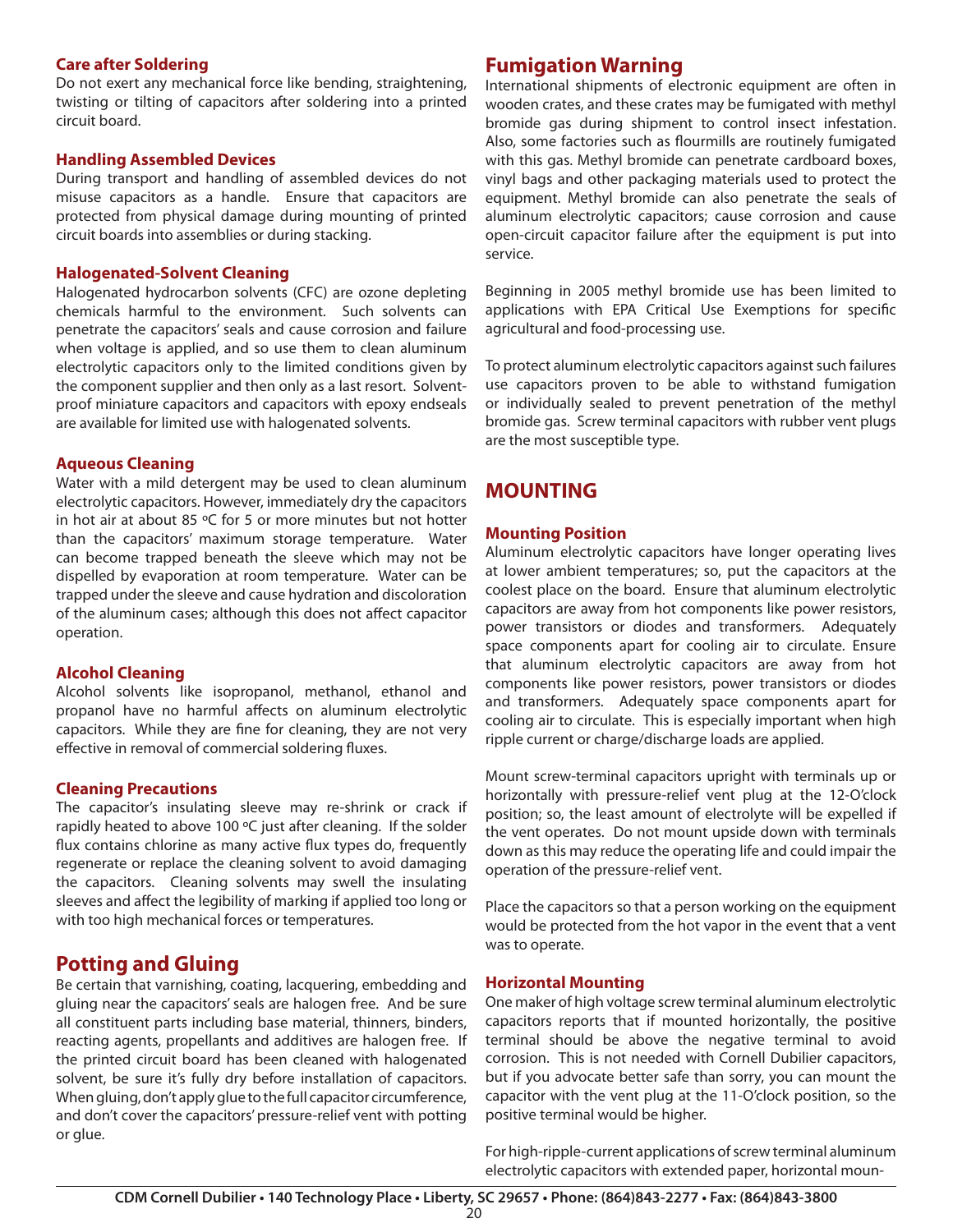ting shortens the lifetime. With heating from ripple current the electrolyte in such capacitors may bleed from the winding, and puddle along the side of the can where there is no paper to wick it back into the winding. If the ripple current is low (less than half of rated 85 ºC current), this is not an issue. But if the ripple current is high, the effect is accelerated due both to the increasing temperature driving the electrolyte out faster and to the drying of the wet paper where it is crushed into the can bottom. The drying of the paper can thermally insulate the element causing it to get hotter and the can bottom to get cooler. This can actually turn into a thermal runaway condition that can greatly reduce the capacitor lifetime, sometimes by as much as 90%.

The possible solutions are 1) to mount such capacitors upright, 2) use Thermal Pak construction with extended cathode foil, 3) use rilled construction with the element secured by dimples in the can wall, or use potted construction where the element is anchored with pitch. If the capacitor is upright, the electrolyte is able to readily wick back into the winding, and the thermal contact and ESR do not degrade significantly. Thermal runaway does not occur, and the expected lifetime is achieved.

If a Thermal Pak extended-cathode capacitor is mounted horizontally, the thermal insulation does not occur because the thermal contact never degrades. However, the lifetime may still be somewhat shortened because of electrolyte loss. Life reduction may be more than 10% with rated 85 °C ripple. Because the thermal contact does not degrade, there is no thermal runaway.

If a potted construction capacitor is mounted horizontally, increased heating does not occur because the electrolyte does not readily escape the winding, and the thermal contact never degrades. Potted construction has limited availability because of environmental issues and is currently not available in Cornell Dubilier capacitors.

#### **Position of the Pressure-Relief Vent**

Aluminum electrolytic capacitors with liquid electrolyte have pressure-relief vents. The vents are scored lines or patterns on the end or side of the cans or rubber plugs in the molded tops. Vents are designed to rupture, release gas and electrolyte vapor, and prevent possible explosion from pressure build up during capacitor abuse, e.g. overvoltage, reverse voltage or application of AC voltage.

Provide adequate clearance for proper operation of the pressurerelief vent. The following distances are a guide.

| <b>Nominal Case Diameter</b> | Space around pressure relief device |
|------------------------------|-------------------------------------|
| $<$ 16 mm                    | $> 2$ mm                            |
| $> 16$ mm to $< 40$ mm       | $>$ 3 mm                            |
| $>40$ mm                     | $> 5$ mm                            |

Mount the capacitors with the vents up to reduce the amount of electrolyte expelled if a vent operates.

require correct-polarity installation in the circuitry. To ensure correct mounting and identification of the polarity, put a clear + and/or – on the board layout marking. If the circuit voltage can reverse polarity or is unknown, consider using non-polar capacitors. Disadvantages are that non-polar capacitors are larger and more expensive.

#### **Printed-Circuit Board Precautions**

Avoid positioning holes in places where parts of a capacitor could be on the other side and be touched by molten solder. Because the can and sometimes extra terminals of an aluminum electrolytic capacitor have resistive connections to the negative terminal through the electrolyte, don't locate tracks or lands under upright capacitors, don't permit metal capacitor parts other than active terminals to contact conductive tracks or other components, and leave dummy pins voltage free.

#### **Handling Terminals**

Before handling a capacitor be sure it is sufficiently discharged. To avoid damaging the capacitor, don't bend rigid terminals, and be sure to clamp the terminals during cutting or bending to avoid excess stress on terminations, welds and capacitor seals. Don't use extra force to insert capacitors. If they cannot be inserted easily, correct the problem. Discard capacitors showing signs of mechanical damage.

#### **Screw-Terminal Torque**

Excess torque during tightening screws into terminals may affect the performance of the capacitor or damage the terminal. The following torque settings are recommended. Be certain that at least six screw threads are engaged.

| <b>Terminal</b>   | <b>Recommended Torque</b> |
|-------------------|---------------------------|
| 10-32, Low Post   | 25 in-lb, 2.8 N-m         |
| 10-32, High Post  | 25 in-lb, 2.8 N-m         |
| 1/4-28, Low Post  | 50 in-lb, 5.6 N-m         |
| 1⁄4-28, High Post | 60 in-lb, 6.8 N-m         |
| Small M5 Post     | 25 in-lb, 2.8 N-m         |
| M5 Post           | 30 in-lb, 3.4 N-m         |
| M6 Low Post       | 50 in-lb, 5.6 N-m         |
| M6 High Post      | 60 in-lb, 6.8 N-m         |

### **Screw-Terminal Current Rating**

For normal operation the maximum recommended continuous AC currents for screw terminals are as tabulated below.

| <b>Terminal</b>   | <b>Maximum Current</b> |
|-------------------|------------------------|
| 10-32, Low Post   | 30 Aac                 |
| 10-32, High Post  | 30 Aac                 |
| 1/4-28, Low Post  | 50 Aac                 |
| 1/4-28, High Post | 50 Aac                 |
| Small M5 Post     | 30 Aac                 |
| M5 Post           | 35 Aac                 |
| M6 Low Post       | 50 Aac                 |
| M6 High Post      | 60 Aac                 |

### **Polarity indication**

Aluminum electrolytic capacitors are normally polarized and